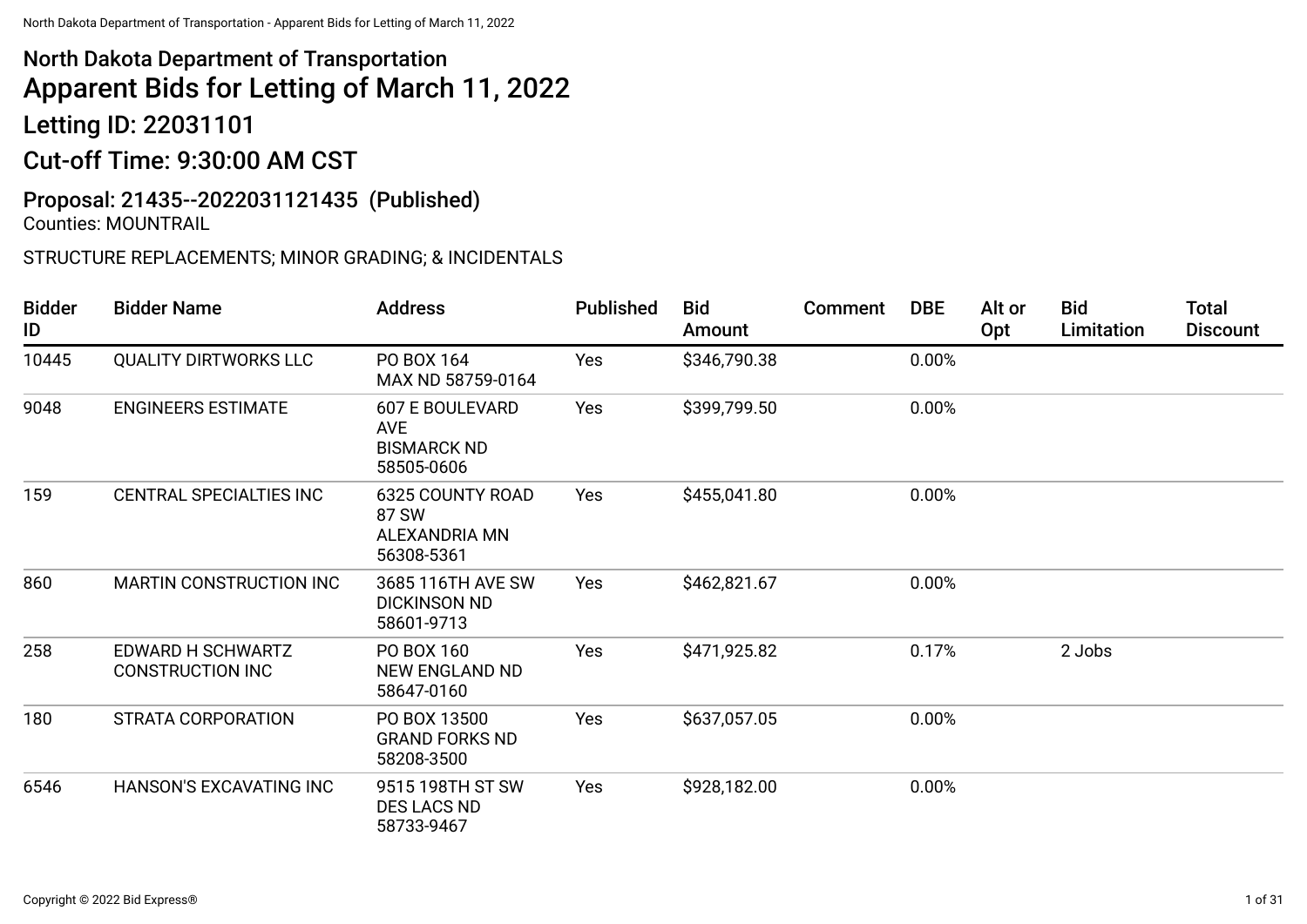(7 apparent bids)

#### Proposal: 21471--2022031121471 (Published) Counties: STUTSMAN

### STRUCTURE REHABILITATION; MINOR GRADING; GUARDRAIL;& INCIDENTALS

| <b>Bidder</b><br>ID | <b>Bidder Name</b>                       | <b>Address</b>                                          | <b>Published</b> | <b>Bid</b><br>Amount | Comment | <b>DBE</b> | Alt or<br>0pt | <b>Bid</b><br>Limitation | <b>Total</b><br><b>Discount</b> |
|---------------------|------------------------------------------|---------------------------------------------------------|------------------|----------------------|---------|------------|---------------|--------------------------|---------------------------------|
| 100                 | <b>INDUSTRIAL BUILDERS</b><br><b>INC</b> | PO BOX 406<br>FARGO ND 58107-0406                       | Yes              | \$734,693.20         |         | 0.00%      |               |                          |                                 |
| 261                 | <b>SWINGEN</b><br>CONSTRUCTION CO        | PO BOX 13456<br><b>GRAND FORKS ND</b><br>58208-3456     | Yes              | \$824,199.00         |         | 0.29%      |               |                          |                                 |
| 9048                | <b>ENGINEERS ESTIMATE</b>                | 607 E BOULEVARD AVE<br><b>BISMARCK ND</b><br>58505-0606 | Yes              | \$869,376.00         |         | 0.00%      |               |                          |                                 |

(3 apparent bids)

#### Proposal: 22114--2022031122114 (Published) Counties: STEELE

## PATCHING; MILLING; HBP OVERLAY; RESETTING BRIDGE RAIL AND GUARDRAIL

| <b>Bidder</b><br>ID | <b>Bidder Name</b>        | <b>Address</b>                                          | <b>Published</b> | <b>Bid Amount</b> | Comment | <b>DBE</b> | Alt or<br>Opt | <b>Bid</b><br>Limitation | <b>Total</b><br><b>Discount</b> |
|---------------------|---------------------------|---------------------------------------------------------|------------------|-------------------|---------|------------|---------------|--------------------------|---------------------------------|
| 9048                | <b>ENGINEERS ESTIMATE</b> | 607 E BOULEVARD AVE<br><b>BISMARCK ND</b><br>58505-0606 | Yes              | \$2,175,581.00    |         | 6.00%      |               |                          |                                 |
| 1261                | R J ZAVORAL & SONS INC    | PO BOX 435<br><b>EAST GRAND FORKS MN</b><br>56721-0435  | Yes              | \$2,257,736.63    |         | 6.02%      |               |                          |                                 |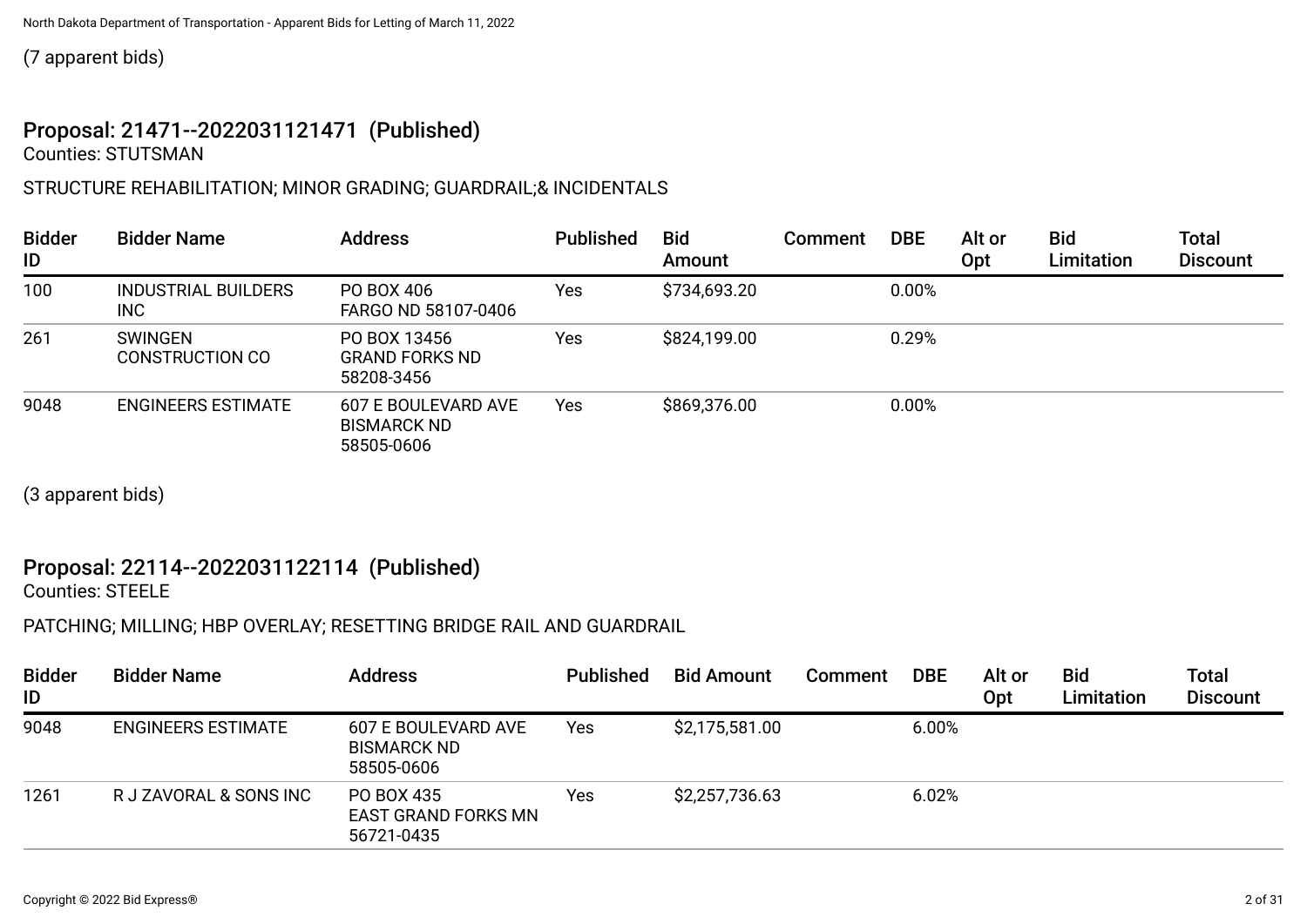| <b>Bidder</b><br>ID | <b>Bidder Name</b>                              | <b>Address</b>                                                  | Published | <b>Bid Amount</b> | <b>Comment</b> | <b>DBE</b> | Alt or<br>Opt | <b>Bid</b><br>Limitation | <b>Total</b><br><b>Discount</b> |
|---------------------|-------------------------------------------------|-----------------------------------------------------------------|-----------|-------------------|----------------|------------|---------------|--------------------------|---------------------------------|
| 239                 | <b>MAYO CONSTRUCTION</b><br><b>COMPANY INC</b>  | PO BOX 310<br><b>CAVALIER ND</b><br>58220-0310                  | Yes       | \$2,297,637.60    |                | 6.09%      |               |                          |                                 |
| 159                 | CENTRAL SPECIALTIES INC                         | 6325 COUNTY ROAD 87<br><b>SW</b><br>ALEXANDRIA MN<br>56308-5361 | Yes       | \$2,404,555.50    |                | 6.00%      |               |                          |                                 |
| 363                 | <b>MARK SAND &amp; GRAVEL</b><br><b>COMPANY</b> | PO BOX 458<br><b>FERGUS FALLS MN</b><br>56538-0458              | Yes       | \$2,734,180.50    |                | 0.66%      |               |                          |                                 |
| 195                 | <b>BORDER STATES PAVING</b><br><b>INC</b>       | PO BOX 2586<br>FARGO ND 58108-2586                              | Yes       | \$3,276,421.75    |                | 6.02%      |               | 7,000,000                |                                 |

(6 apparent bids)

# Proposal: 22427--2022031122427 (Published)

Counties: RAMSEY

## HBP OVERLAY; PATCHING; ADA RAMPS; & INCIDENTALS

| <b>Bidder</b><br>ID | <b>Bidder Name</b>                             | <b>Address</b>                                          | <b>Published</b> | <b>Bid Amount</b> | Comment | <b>DBE</b> | Alt or<br>Opt | <b>Bid</b><br>Limitation | <b>Total</b><br><b>Discount</b> |
|---------------------|------------------------------------------------|---------------------------------------------------------|------------------|-------------------|---------|------------|---------------|--------------------------|---------------------------------|
| 9048                | <b>ENGINEERS ESTIMATE</b>                      | 607 E BOULEVARD AVE<br><b>BISMARCK ND</b><br>58505-0606 | <b>Yes</b>       | \$1,501,032.05    |         | 6.00%      |               |                          |                                 |
| 239                 | <b>MAYO CONSTRUCTION</b><br><b>COMPANY INC</b> | PO BOX 310<br>CAVALIER ND<br>58220-0310                 | Yes              | \$1,543,195.80    |         | 6.17%      | Opt 2         |                          |                                 |
| 2712                | <b>KNIFE RIVER MATERIALS</b>                   | PO BOX 40<br><b>BEMIDJI MN</b><br>56619-0040            | Yes              | \$1,614,451.78    |         | 6.00%      | Opt 2         |                          |                                 |
| 180                 | <b>STRATA CORPORATION</b>                      | PO BOX 13500<br><b>GRAND FORKS ND</b>                   | Yes              | \$1,646,983.80    |         | 6.11%      | Opt 2         |                          |                                 |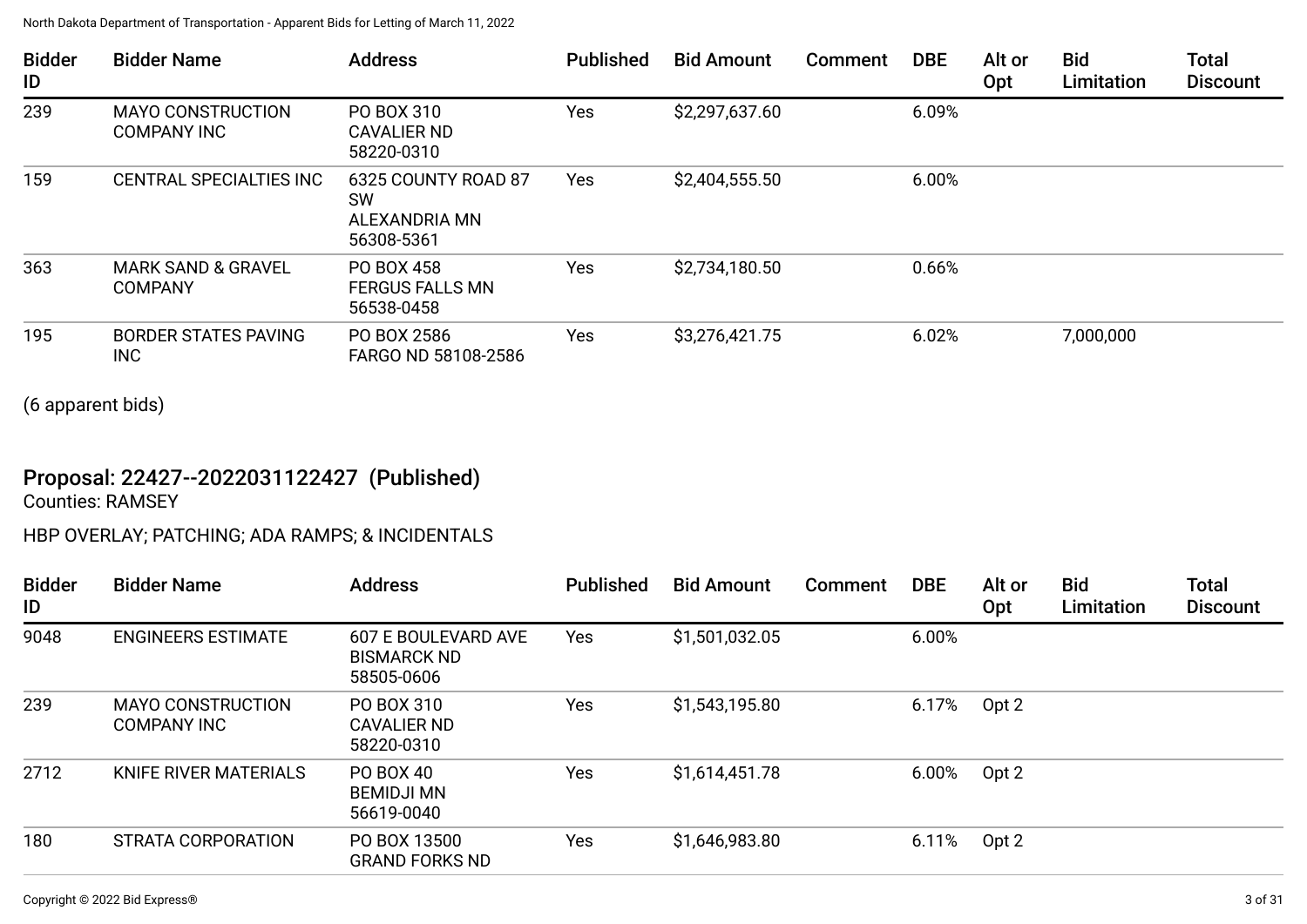| <b>Bidder</b><br>ID | <b>Bidder Name</b>     | <b>Address</b>                                         | <b>Published</b> | <b>Bid Amount</b> | <b>Comment</b> | <b>DBE</b> | Alt or<br>Opt | <b>Bid</b><br><b>Limitation</b> | <b>Total</b><br><b>Discount</b> |
|---------------------|------------------------|--------------------------------------------------------|------------------|-------------------|----------------|------------|---------------|---------------------------------|---------------------------------|
|                     |                        | 58208-3500                                             |                  |                   |                |            |               |                                 |                                 |
| 1261                | R J ZAVORAL & SONS INC | PO BOX 435<br><b>EAST GRAND FORKS MN</b><br>56721-0435 | Yes              | \$1,680,448.29    |                | 6.27%      | Opt 2         |                                 |                                 |

(5 apparent bids)

# Proposal: 22443--2022031122443 (Published)

Counties: CASS

HIGH TENSION CABLE MEDIAN BARRIER; FORESLOPE FLATTENING; INCIDENTALS; HMA; PCC PAVEMENT & CONCRETE MEDIAN BARRIER

| <b>Bidder</b><br>ID | <b>Bidder Name</b>                     | <b>Address</b>                                                    | <b>Published</b> | <b>Bid Amount</b> | <b>Comment</b> | <b>DBE</b> | Alt or<br>Opt | <b>Bid</b><br>Limitation | <b>Total</b><br><b>Discount</b> |
|---------------------|----------------------------------------|-------------------------------------------------------------------|------------------|-------------------|----------------|------------|---------------|--------------------------|---------------------------------|
| 9048                | <b>ENGINEERS ESTIMATE</b>              | 607 E BOULEVARD<br><b>AVE</b><br><b>BISMARCK ND</b><br>58505-0606 | Yes              | \$2,531,232.75    |                | 0.00%      |               |                          |                                 |
| 140                 | NORTHERN IMPROVEMENT<br><b>COMPANY</b> | PO BOX 2846<br><b>FARGO ND</b><br>58108-2846                      | Yes              | \$3,752,710.10    |                | 0.00%      |               |                          |                                 |

(2 apparent bids)

# Proposal: 22638--2022031122638 (Published)

Counties: BARNES CASS

MILL & OVERLAY; BRIDGE REPAIRS; & GUARDRAIL

| <b>Bidder</b> | <b>Bidder Name</b> | Address | <b>Published</b> | <b>Bid Amount</b> | Comment | <b>DBE</b> | Alt or | <b>Bid</b> | Total           |
|---------------|--------------------|---------|------------------|-------------------|---------|------------|--------|------------|-----------------|
| ID            |                    |         |                  |                   |         |            | Opt    | Limitation | <b>Discount</b> |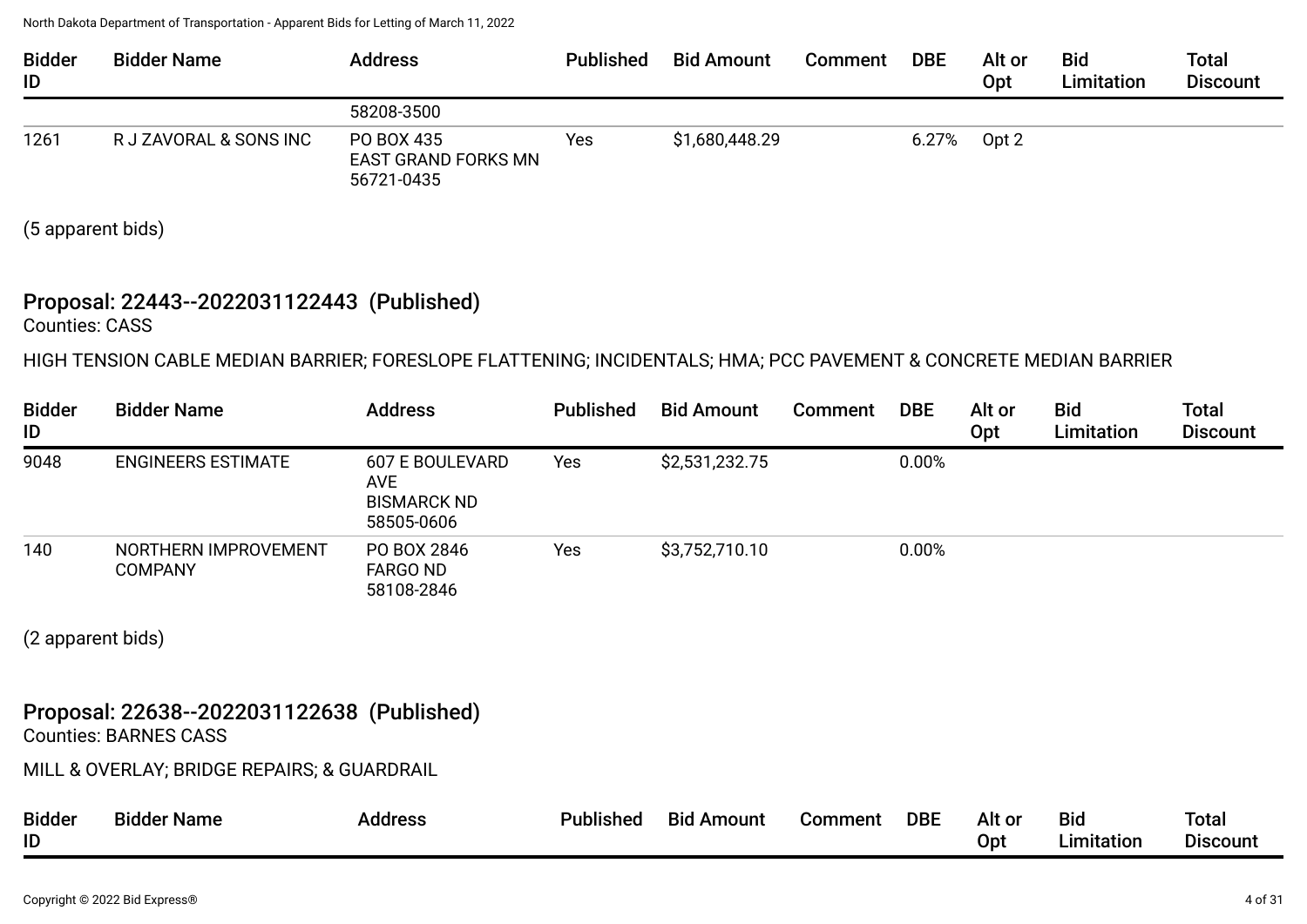| <b>Bidder</b><br>ID | <b>Bidder Name</b>                              | <b>Address</b>                                           | <b>Published</b> | <b>Bid Amount</b> | <b>Comment</b> | <b>DBE</b> | Alt or<br>Opt | Bid<br>Limitation | <b>Total</b><br><b>Discount</b> |
|---------------------|-------------------------------------------------|----------------------------------------------------------|------------------|-------------------|----------------|------------|---------------|-------------------|---------------------------------|
| 9048                | <b>ENGINEERS ESTIMATE</b>                       | 607 E BOULEVARD AVE<br><b>BISMARCK ND</b><br>58505-0606  | Yes              | \$5,627,421.17    |                | 7.00%      |               |                   |                                 |
| 159                 | CENTRAL SPECIALTIES INC                         | 6325 COUNTY ROAD<br>87 SW<br>ALEXANDRIA MN<br>56308-5361 | Yes              | \$5,639,945.08    |                | 7.00%      |               |                   |                                 |
| 239                 | <b>MAYO CONSTRUCTION</b><br><b>COMPANY INC</b>  | PO BOX 310<br><b>CAVALIER ND</b><br>58220-0310           | Yes              | \$5,916,350.36    |                | 7.01%      |               |                   |                                 |
| 2712                | KNIFE RIVER MATERIALS                           | PO BOX 40<br><b>BEMIDJI MN</b><br>56619-0040             | Yes              | \$5,933,716.13    |                | 7.00%      |               |                   |                                 |
| 180                 | <b>STRATA CORPORATION</b>                       | PO BOX 13500<br><b>GRAND FORKS ND</b><br>58208-3500      | Yes              | \$6,227,301.99    |                | 7.04%      |               |                   |                                 |
| 363                 | <b>MARK SAND &amp; GRAVEL</b><br><b>COMPANY</b> | PO BOX 458<br><b>FERGUS FALLS MN</b><br>56538-0458       | Yes              | \$6,657,458.28    |                | 2.11%      |               |                   |                                 |

(6 apparent bids)

# Proposal: 22657--2022031122657 (Published)

Counties: MOUNTRAIL

## SHARED USE PATH; ADA RAMPS; PEDESTRIAN LIGHTING; CULVERT EXTENSION; INCIDENTALS

| <b>Bidder</b><br>ID | <b>Bidder Name</b>      | <b>Address</b>                                           | <b>Published</b> | <b>Bid</b><br>Amount | Comment | <b>DBE</b> | Alt or<br>Opt | <b>Bid</b><br>Limitation | <b>Total</b><br><b>Discount</b> |
|---------------------|-------------------------|----------------------------------------------------------|------------------|----------------------|---------|------------|---------------|--------------------------|---------------------------------|
| 159                 | CENTRAL SPECIALTIES INC | 6325 COUNTY ROAD<br>87 SW<br>ALEXANDRIA MN<br>56308-5361 | Yes              | \$728,828.60         |         | $0.00\%$   |               |                          |                                 |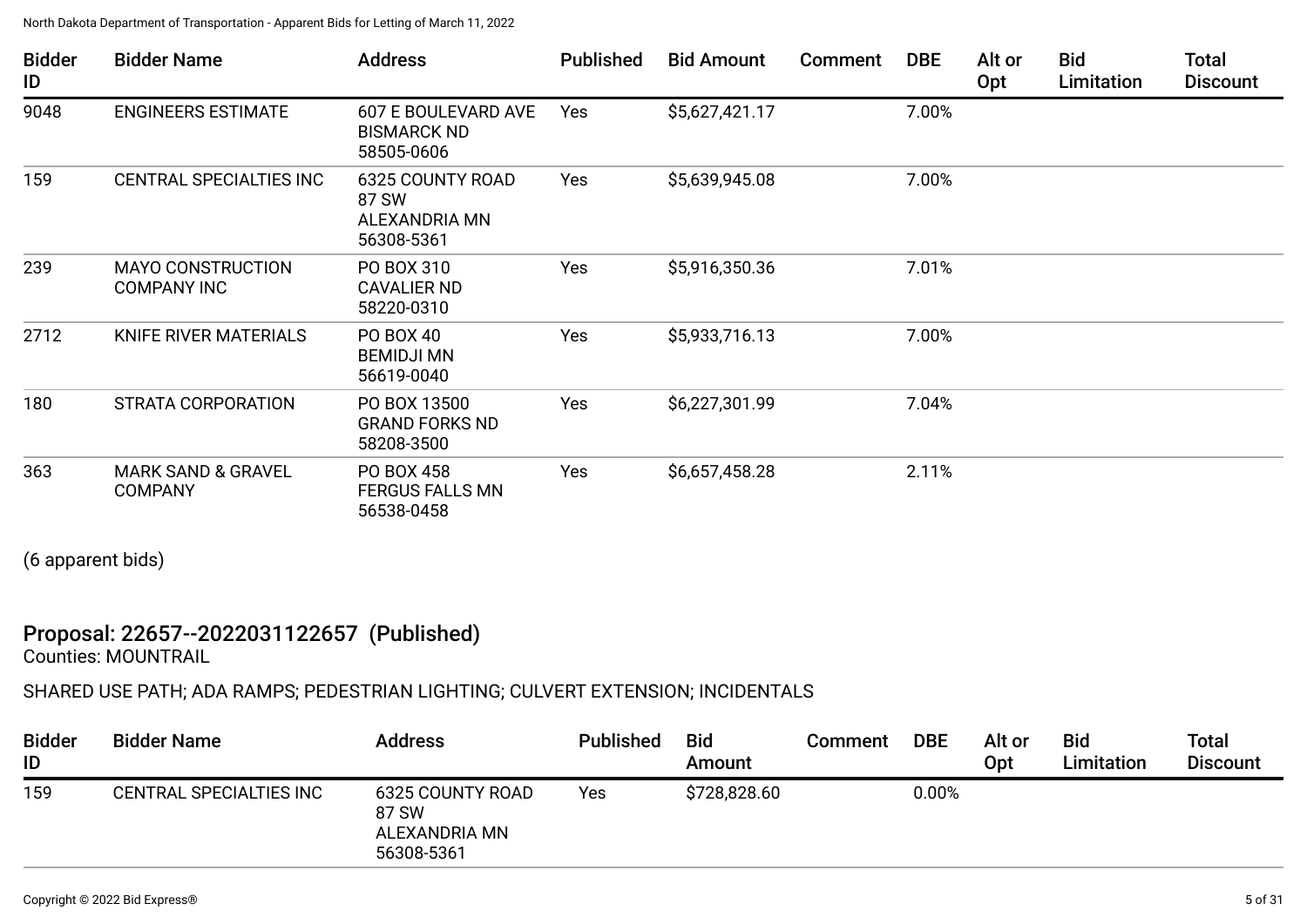| <b>Bidder</b><br>ID | <b>Bidder Name</b>                                   | <b>Address</b>                                           | <b>Published</b> | <b>Bid</b><br>Amount | <b>Comment</b> | <b>DBE</b> | Alt or<br>Opt | <b>Bid</b><br>Limitation | <b>Total</b><br><b>Discount</b> |
|---------------------|------------------------------------------------------|----------------------------------------------------------|------------------|----------------------|----------------|------------|---------------|--------------------------|---------------------------------|
| 9048                | <b>ENGINEERS ESTIMATE</b>                            | 607 E BOULEVARD AVE<br><b>BISMARCK ND</b><br>58505-0606  | <b>Yes</b>       | \$760,952.00         |                | 0.00%      |               |                          |                                 |
| 180                 | STRATA CORPORATION                                   | PO BOX 13500<br><b>GRAND FORKS ND</b><br>58208-3500      | Yes              | \$778,912.71         |                | 0.00%      |               |                          |                                 |
| 6546                | <b>HANSON'S EXCAVATING INC</b>                       | 9515 198TH ST SW<br>DES LACS ND<br>58733-9467            | Yes              | \$927,392.45         |                | 0.00%      |               |                          |                                 |
| 1113                | KNIFE RIVER CORPORATION -<br><b>NORTH CENTRAL</b>    | 4787 SHADOWWOOD<br>DR NE<br>SAUK RAPIDS MN<br>56379-9431 | Yes              | \$946,891.75         |                | 0.00%      |               |                          |                                 |
| 1408                | <b>KELLER PAVING &amp;</b><br><b>LANDSCAPING INC</b> | 1820 HIGHWAY 2 BYP<br>E<br>MINOT ND 58701-7929           | Yes              | \$973,175.00         |                | 0.00%      |               |                          |                                 |

(6 apparent bids)

# Proposal: 22724--2022031122724 (Published)

Counties: WILLIAMS

MILL & OVERLAY

| <b>Bidder</b><br>ID | <b>Bidder Name</b>                                | <b>Address</b>                                                  | <b>Published</b> | <b>Bid Amount</b> | <b>Comment</b> | <b>DBE</b> | Alt or<br>Opt | <b>Bid</b><br>Limitation | Total<br><b>Discount</b> |
|---------------------|---------------------------------------------------|-----------------------------------------------------------------|------------------|-------------------|----------------|------------|---------------|--------------------------|--------------------------|
| 1113                | <b>KNIFE RIVER CORPORATION -</b><br>NORTH CENTRAL | 4787 SHADOWWOOD<br>DR NE<br><b>SAUK RAPIDS MN</b><br>56379-9431 | <b>Yes</b>       | \$3,487,558.82    |                | 0.00%      |               |                          |                          |
| 9048                | <b>ENGINEERS ESTIMATE</b>                         | 607 E BOULEVARD<br><b>AVE</b><br><b>BISMARCK ND</b>             | <b>Yes</b>       | \$3,525,182.06    |                | 0.00%      |               |                          |                          |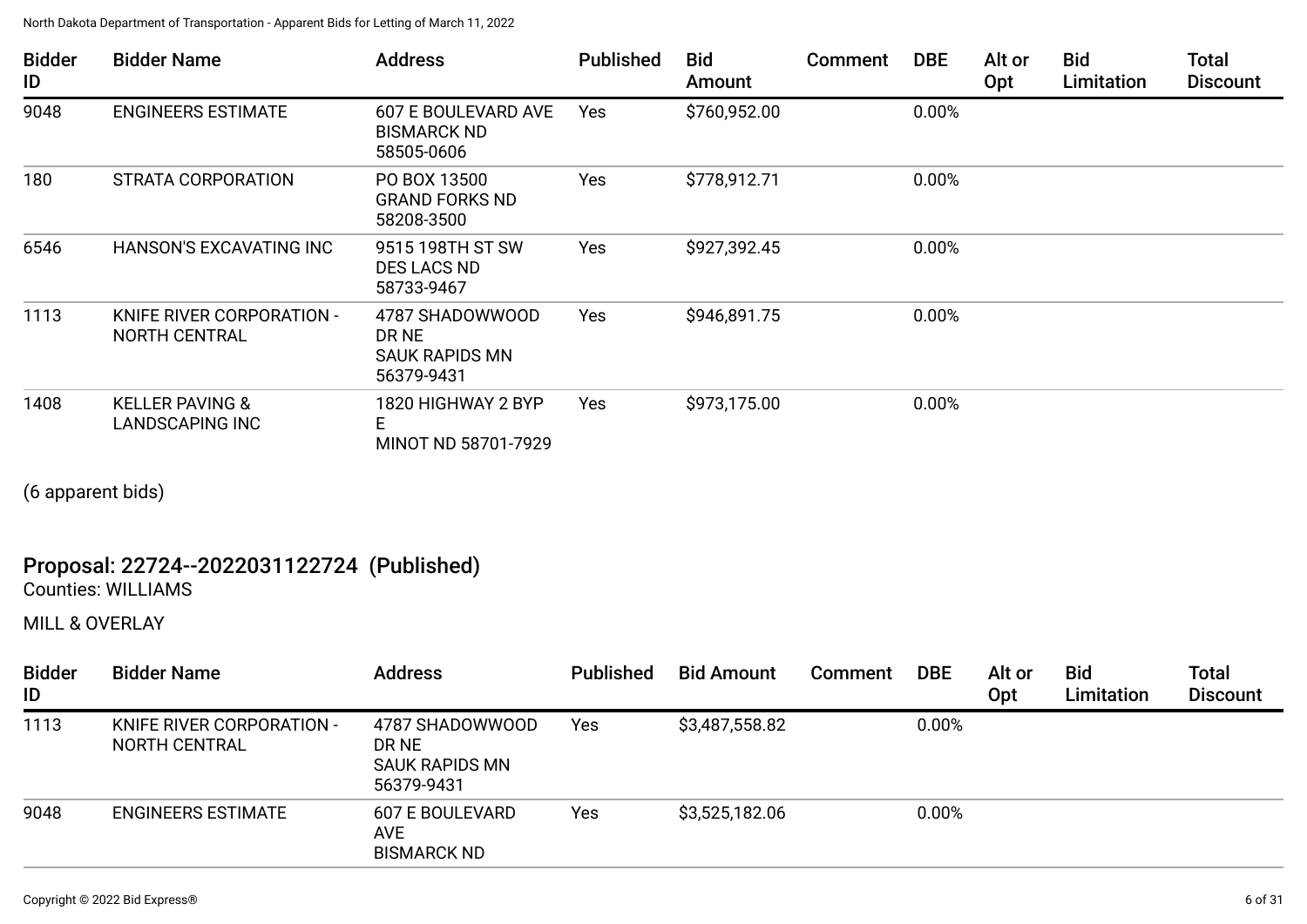| <b>Bidder</b><br>ID | <b>Bidder Name</b>                             | <b>Address</b>                                                  | <b>Published</b> | <b>Bid Amount</b> | Comment | <b>DBE</b> | Alt or<br>Opt | <b>Bid</b><br>Limitation | <b>Total</b><br><b>Discount</b> |
|---------------------|------------------------------------------------|-----------------------------------------------------------------|------------------|-------------------|---------|------------|---------------|--------------------------|---------------------------------|
|                     |                                                | 58505-0606                                                      |                  |                   |         |            |               |                          |                                 |
| 65                  | <b>BECHTOLD PAVING INC</b>                     | 5140 HIGHWAY 2 E<br><b>MINOT ND</b><br>58701-5520               | Yes              | \$3,719,583.07    |         | 0.00%      |               |                          |                                 |
| 159                 | CENTRAL SPECIALTIES INC                        | <b>6325 COUNTY ROAD</b><br>87 SW<br>ALEXANDRIA MN<br>56308-5361 | Yes              | \$3,728,164.28    |         | 0.00%      |               |                          |                                 |
| 140                 | NORTHERN IMPROVEMENT<br><b>COMPANY</b>         | PO BOX 2846<br><b>FARGO ND</b><br>58108-2846                    | Yes              | \$4,044,434.48    |         | 0.00%      |               |                          |                                 |
| 239                 | <b>MAYO CONSTRUCTION</b><br><b>COMPANY INC</b> | PO BOX 310<br><b>CAVALIER ND</b><br>58220-0310                  | Yes              | \$4,388,115.23    |         | 0.00%      |               |                          |                                 |

(6 apparent bids)

# Proposal: 22844--2022031122844 (Published)

Counties: KIDDER

GRADE RAISE

| <b>Bidder</b><br>ID | <b>Bidder Name</b>                          | <b>Address</b>                                             | <b>Published</b> | <b>Bid Amount</b> | Comment | <b>DBE</b> | Alt or<br>Opt | <b>Bid</b><br>Limitation | Total<br><b>Discount</b> |
|---------------------|---------------------------------------------|------------------------------------------------------------|------------------|-------------------|---------|------------|---------------|--------------------------|--------------------------|
| 1127                | <b>CLOSE CONSTRUCTION</b><br><b>COMPANY</b> | 311 2ND ST N<br>MILTON ND<br>58260-6019                    | Yes              | \$4,772,113.16    |         | 9.31%      |               |                          |                          |
| 9048                | <b>ENGINEERS ESTIMATE</b>                   | 607 E BOULEVARD<br>AVE<br><b>BISMARCK ND</b><br>58505-0606 | Yes              | \$4,871,021.66    |         | 8.00%      |               |                          |                          |
| 213                 | <b>GUTHMILLER EARTHMOVING</b>               | 3903 58TH AVE SE                                           | Yes              | \$4,881,074.03    |         | 86.85%     |               |                          |                          |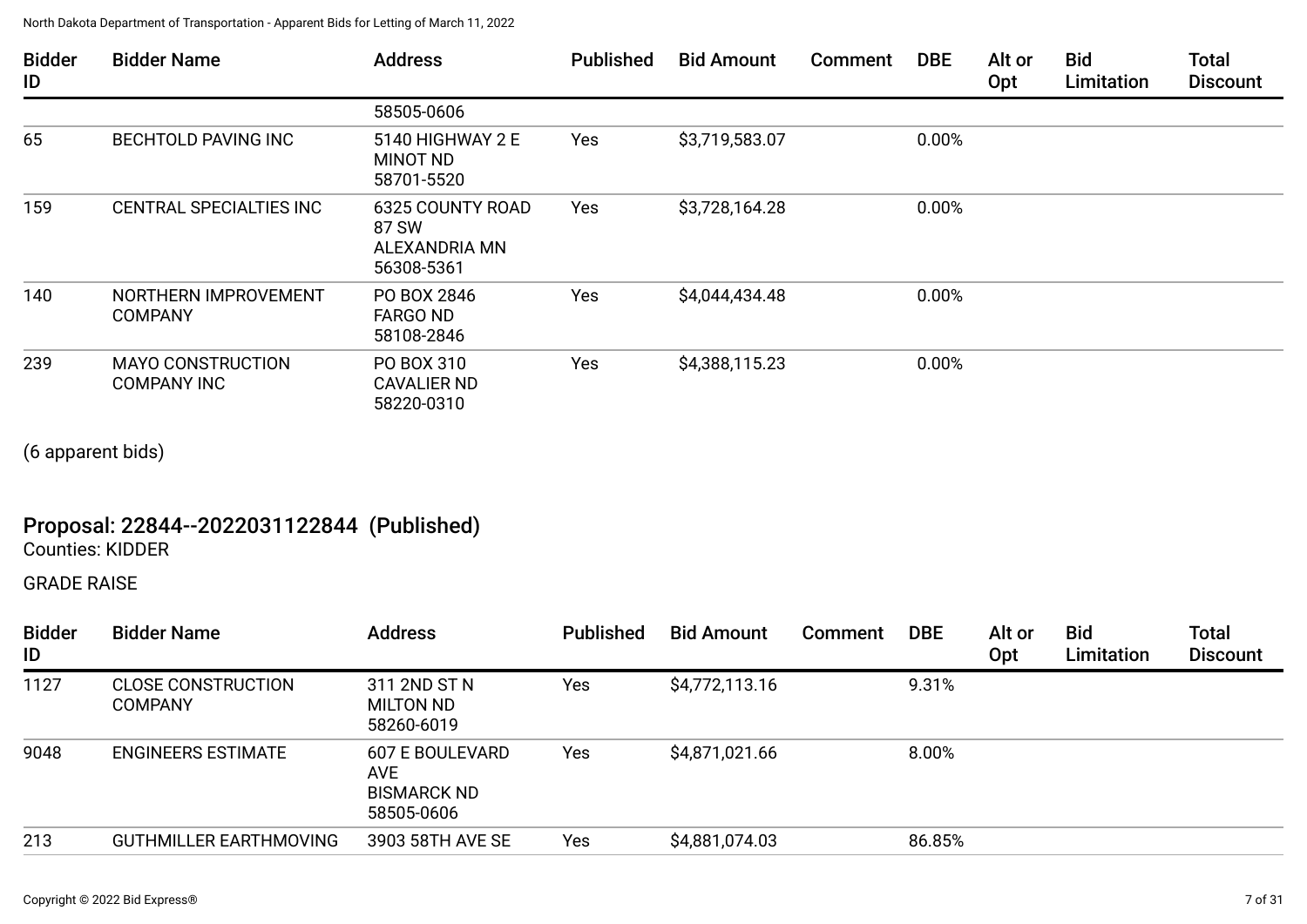| <b>Bidder</b><br>ID | <b>Bidder Name</b>                           | <b>Address</b>                                                         | <b>Published</b> | <b>Bid Amount</b> | <b>Comment</b> | <b>DBE</b> | Alt or<br>Opt | <b>Bid</b><br>Limitation | <b>Total</b><br><b>Discount</b> |
|---------------------|----------------------------------------------|------------------------------------------------------------------------|------------------|-------------------|----------------|------------|---------------|--------------------------|---------------------------------|
|                     | <b>INCORPORATED</b>                          | <b>MEDINA ND</b><br>58467-9759                                         |                  |                   |                |            |               |                          |                                 |
| 7758                | <b>SCHERBENSKE INC</b>                       | 2511 17TH ST SE<br><b>JAMESTOWN ND</b><br>58401-5974                   | Yes              | \$5,198,500.00    |                | 10.99%     |               |                          |                                 |
| 211                 | <b>GOWAN CONSTRUCTION INC</b>                | PO BOX 228<br>OSLO MN 56744-0228                                       | Yes              | \$5,338,634.75    |                | 26.30%     |               |                          |                                 |
| 159                 | <b>CENTRAL SPECIALTIES INC</b>               | <b>6325 COUNTY ROAD</b><br>87 SW<br><b>ALEXANDRIA MN</b><br>56308-5361 | Yes              | \$5,430,024.85    |                | 8.00%      |               |                          |                                 |
| 7275                | <b>GLADEN CONSTRUCTION INC</b>               | 40739 US HIGHWAY<br>71<br>LAPORTE MN 56461                             | Yes              | \$5,682,051.64    |                | 8.06%      |               |                          |                                 |
| 103                 | <b>KERN &amp; TABERY INC</b>                 | 116 ASH AVE NW STE<br><b>WADENA MN</b><br>56482-1347                   | Yes              | \$5,756,985.58    |                | 7.04%      |               |                          |                                 |
| 305                 | <b>PARK CONSTRUCTION</b><br><b>COMPANY</b>   | 1481 81ST AVE NE<br><b>MINNEAPOLIS MN</b><br>55432-2111                | Yes              | \$5,827,591.66    |                | 8.01%      |               |                          |                                 |
| 258                 | EDWARD H SCHWARTZ<br><b>CONSTRUCTION INC</b> | PO BOX 160<br><b>NEW ENGLAND ND</b><br>58647-0160                      | Yes              | \$5,902,973.21    |                | 32.85%     |               | 2 Jobs                   |                                 |
| 860                 | <b>MARTIN CONSTRUCTION INC</b>               | 3685 116TH AVE SW<br><b>DICKINSON ND</b><br>58601-9713                 | Yes              | \$7,596,547.58    |                | 8.31%      |               |                          |                                 |

(11 apparent bids)

## Proposal: 22866--2022031122866 (Published) Counties: SIOUX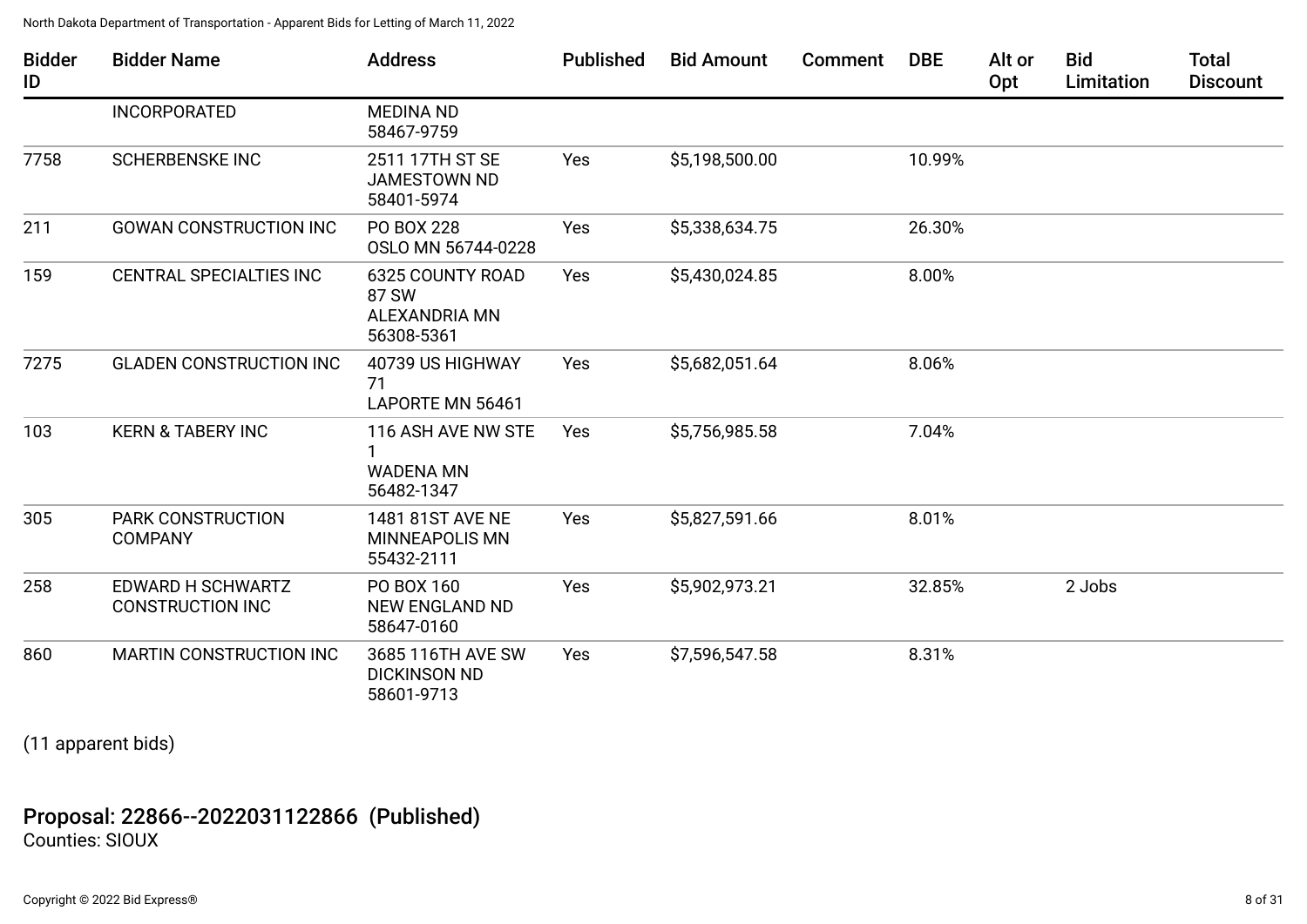### MILL AND OVERLAY

| <b>Bidder</b><br>ID | <b>Bidder Name</b>                             | <b>Address</b>                                                    | <b>Published</b> | <b>Bid Amount</b> | <b>Comment</b> | <b>DBE</b> | Alt or<br>Opt | <b>Bid</b><br>Limitation | <b>Total</b><br><b>Discount</b> |
|---------------------|------------------------------------------------|-------------------------------------------------------------------|------------------|-------------------|----------------|------------|---------------|--------------------------|---------------------------------|
| 9048                | <b>ENGINEERS ESTIMATE</b>                      | 607 E BOULEVARD<br><b>AVE</b><br><b>BISMARCK ND</b><br>58505-0606 | Yes              | \$2,796,066.42    |                | 0.00%      |               |                          |                                 |
| 159                 | <b>CENTRAL SPECIALTIES INC</b>                 | <b>6325 COUNTY ROAD</b><br>87 SW<br>ALEXANDRIA MN<br>56308-5361   | Yes              | \$2,832,572.83    |                | 0.00%      |               |                          |                                 |
| 66                  | <b>BITUMINOUS PAVING INC</b>                   | PO BOX 6<br>ORTONVILLE MN<br>56278-0006                           | Yes              | \$2,935,917.92    |                | 0.00%      |               |                          |                                 |
| 239                 | <b>MAYO CONSTRUCTION</b><br><b>COMPANY INC</b> | PO BOX 310<br><b>CAVALIER ND</b><br>58220-0310                    | Yes              | \$2,936,153.05    |                | 0.00%      |               |                          |                                 |
| 2712                | KNIFE RIVER MATERIALS                          | PO BOX 40<br><b>BEMIDJI MN</b><br>56619-0040                      | Yes              | \$3,042,380.12    |                | 0.00%      |               |                          |                                 |

(5 apparent bids)

### Proposal: 22909--2022031122909 (Published) Counties: GRAND FORKS

#### CHIP SEAL & PAVEMENT MARKINGS

| <b>Bidder</b><br>ID | <b>Bidder Name</b>        | <b>Address</b>                                                           | <b>Published</b> | <b>Bid</b><br>Amount | <b>Comment</b> | <b>DBE</b> | Alt or<br>Opt | <b>Bid</b><br>Limitation | <b>Total</b><br><b>Discount</b> |
|---------------------|---------------------------|--------------------------------------------------------------------------|------------------|----------------------|----------------|------------|---------------|--------------------------|---------------------------------|
| 9048                | <b>ENGINEERS ESTIMATE</b> | <b>607 E BOULEVARD</b><br><b>AVE</b><br><b>BISMARCK ND</b><br>58505-0606 | Yes              | \$280,291.92         |                | 0.00%      |               |                          |                                 |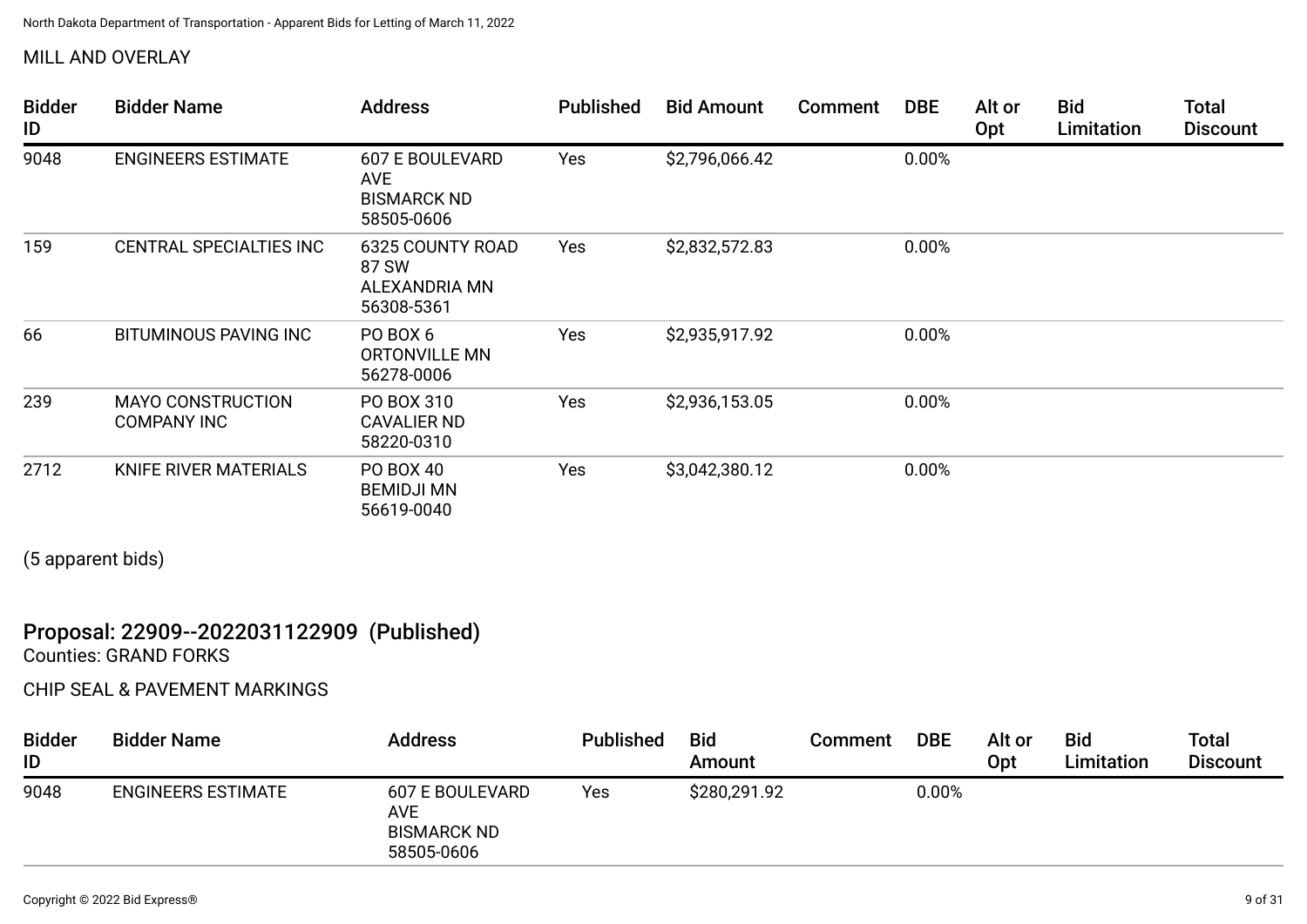| <b>Bidder</b><br>ID | <b>Bidder Name</b>                                 | <b>Address</b>                                                     | <b>Published</b> | <b>Bid</b><br>Amount | <b>Comment</b> | <b>DBE</b> | Alt or<br>Opt | <b>Bid</b><br>Limitation | <b>Total</b><br><b>Discount</b> |
|---------------------|----------------------------------------------------|--------------------------------------------------------------------|------------------|----------------------|----------------|------------|---------------|--------------------------|---------------------------------|
| 190                 | <b>ASPHALT SURFACE</b><br>TECHNOLOGIES CORPORATION | PO BOX 1025<br>SAINT CLOUD MN<br>56302-1025                        | Yes              | \$555,070.56         |                | 0.00%      |               |                          |                                 |
| 66                  | BITUMINOUS PAVING INC                              | PO BOX 6<br>ORTONVILLE MN<br>56278-0006                            | Yes              | \$597,002.35         |                | 0.00%      |               |                          |                                 |
| 8746                | ASPHALT PRESERVATION CO<br>INC DBA APC INC         | 22923 N PEARL LAKE<br>RD.<br><b>DETROIT LAKES MN</b><br>56501-7017 | Yes              | \$615,033.28         |                | 0.00%      |               |                          |                                 |

(4 apparent bids)

# Proposal: 22913--2022031122913 (Published)

Counties: HETTINGER STARK

DECK OVERLAY; EXPANSION JOINT REPLACEMENT; RAIL RETROFIT; AND SPALL REPAIR; MILLING; HMA; SLIVER GRADING; LIGHTING; BOX CULVERT REPAIR; STORM SEWER

| <b>Bidder</b><br>ID | <b>Bidder Name</b>                      | <b>Address</b>                                                           | <b>Published</b> | <b>Bid Amount</b> | Comment | <b>DBE</b> | Alt or<br>Opt | <b>Bid</b><br>Limitation | <b>Total</b><br><b>Discount</b> |
|---------------------|-----------------------------------------|--------------------------------------------------------------------------|------------------|-------------------|---------|------------|---------------|--------------------------|---------------------------------|
| 9048                | <b>ENGINEERS ESTIMATE</b>               | <b>607 E BOULEVARD</b><br><b>AVE</b><br><b>BISMARCK ND</b><br>58505-0606 | Yes              | \$14,168,067.77   |         | 0.00%      |               |                          |                                 |
| 159                 | CENTRAL SPECIALTIES INC                 | <b>6325 COUNTY ROAD</b><br>87 SW<br>ALEXANDRIA MN<br>56308-5361          | Yes              | \$15,840,585.54   |         | 0.00%      |               |                          |                                 |
| 239                 | <b>MAYO CONSTRUCTION</b><br>COMPANY INC | PO BOX 310<br>CAVALIER ND<br>58220-0310                                  | Yes              | \$16,410,386.62   |         | 0.00%      |               |                          |                                 |
| 140                 | NORTHERN IMPROVEMENT                    | PO BOX 2846                                                              | Yes              | \$16,884,893.00   |         | 0.00%      |               |                          |                                 |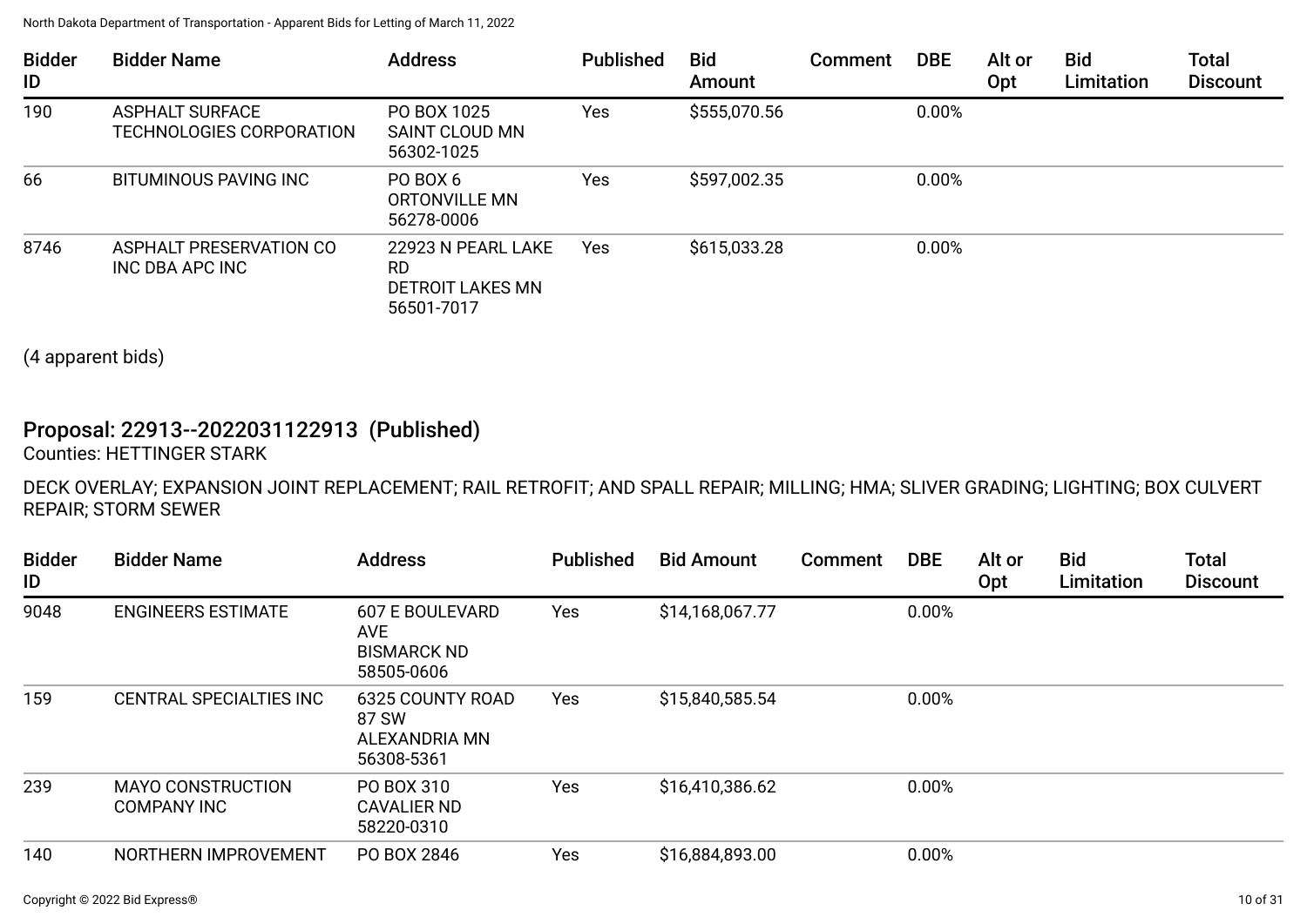| <b>Bidder</b><br>ID | <b>Bidder Name</b> | Address                       | Published | <b>Bid Amount</b> | Comment | <b>DBE</b> | Alt or<br>Opt | <b>Bid</b><br>Limitation | Total<br><b>Discount</b> |
|---------------------|--------------------|-------------------------------|-----------|-------------------|---------|------------|---------------|--------------------------|--------------------------|
|                     | <b>COMPANY</b>     | <b>FARGO ND</b><br>58108-2846 |           |                   |         |            |               |                          |                          |

(4 apparent bids)

# Proposal: 23154--2022031123154 (Published)

Counties: BARNES

GRADING; SALVAGED BASE COURSE; HOT MIX ASPHALT; STORM DRAIN; WATERMAIN; SANITARY SEWER; CURB & GUTTER; CURB RAMPS; SIDEWALK

| <b>Bidder</b><br>ID | <b>Bidder Name</b>                       | <b>Address</b>                                          | <b>Published</b> | <b>Bid Amount</b> | <b>Comment</b> | <b>DBE</b> | Alt or<br><b>Opt</b> | <b>Bid</b><br>Limitation | <b>Total</b><br><b>Discount</b> |
|---------------------|------------------------------------------|---------------------------------------------------------|------------------|-------------------|----------------|------------|----------------------|--------------------------|---------------------------------|
| 9048                | <b>ENGINEERS ESTIMATE</b>                | 607 E BOULEVARD AVE<br><b>BISMARCK ND</b><br>58505-0606 | Yes              | \$1,617,587.50    |                | 8.00%      |                      |                          |                                 |
| 2824                | SELLIN BROTHERS INC                      | PO BOX 159<br><b>HAWLEY MN</b><br>56549-0159            | Yes              | \$1,870,998.00    |                | 0.00%      |                      |                          |                                 |
| 360                 | <b>KPH INC</b>                           | 9530 39TH ST S<br>FARGO ND 58104-7824                   | Yes              | \$2,051,140.54    |                | 5.51%      |                      |                          |                                 |
| 7275                | <b>GLADEN</b><br><b>CONSTRUCTION INC</b> | 40739 US HIGHWAY 71<br>LAPORTE MN 56461                 | Yes              | \$2,107,553.19    |                | 8.07%      |                      |                          |                                 |
| 7758                | <b>SCHERBENSKE INC</b>                   | 2511 17TH ST SE<br><b>JAMESTOWN ND</b><br>58401-5974    | Yes              | \$2,579,616.00    |                | 8.14%      |                      |                          |                                 |
| 180                 | STRATA CORPORATION                       | PO BOX 13500<br><b>GRAND FORKS ND</b><br>58208-3500     | Yes              | \$2,687,800.01    |                | 8.04%      |                      |                          |                                 |

(6 apparent bids)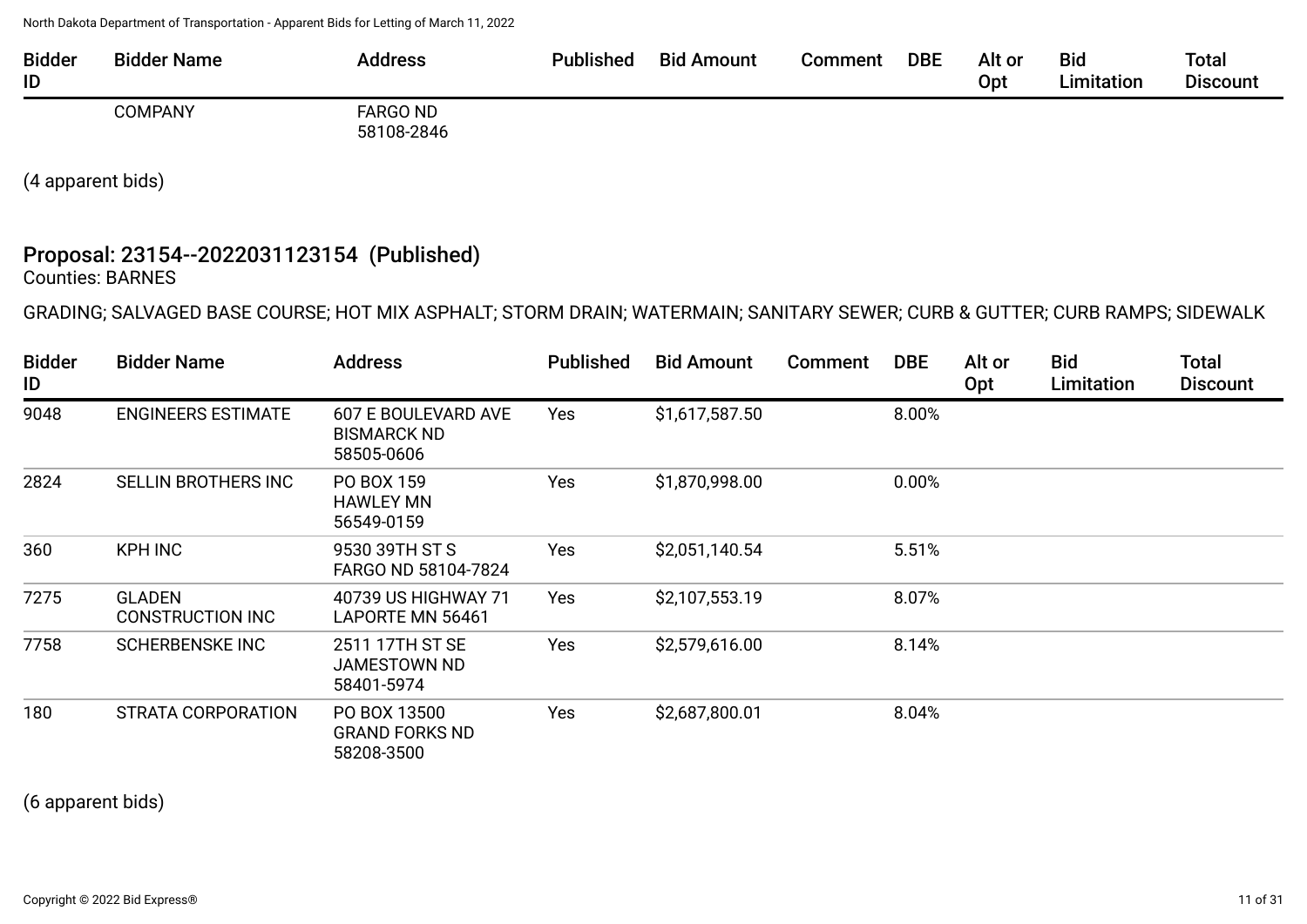# Proposal: 23155--2022031123155 (Published)

Counties: BURLEIGH

LIGHTING; TURN LANES

| <b>Bidder</b><br>ID | <b>Bidder Name</b>                   | <b>Address</b>                                                 | <b>Published</b> | <b>Bid</b><br>Amount | <b>Comment</b> | <b>DBE</b> | Alt or<br>Opt | <b>Bid</b><br>Limitation | <b>Total</b><br><b>Discount</b> |
|---------------------|--------------------------------------|----------------------------------------------------------------|------------------|----------------------|----------------|------------|---------------|--------------------------|---------------------------------|
| 9048                | <b>ENGINEERS</b><br><b>ESTIMATE</b>  | <b>607 E BOULEVARD AVE</b><br><b>BISMARCK ND</b><br>58505-0606 | Yes              | \$625,340.80         |                | 0.00%      |               |                          |                                 |
| 180                 | <b>STRATA</b><br><b>CORPORATION</b>  | PO BOX 13500<br><b>GRAND FORKS ND</b><br>58208-3500            | Yes              | \$649,955.55         |                | 0.00%      |               |                          |                                 |
| 202                 | <b>EDLING ELECTRIC</b><br><b>INC</b> | PO BOX 1456<br><b>BISMARCK ND</b><br>58502-1456                | Yes              | \$657,583.70         |                | 0.00%      |               |                          |                                 |

(3 apparent bids)

# Proposal: 23185--2022031123185 (Published)

Counties: KIDDER

CPR; 2 INCH MILL & OVERLAY

| <b>Bidder</b><br>ID | <b>Bidder Name</b>                             | <b>Address</b>                                          | <b>Published</b> | <b>Bid Amount</b> | Comment | <b>DBE</b> | Alt or<br>Opt | <b>Bid</b><br>Limitation | <b>Total</b><br><b>Discount</b> |
|---------------------|------------------------------------------------|---------------------------------------------------------|------------------|-------------------|---------|------------|---------------|--------------------------|---------------------------------|
| 9048                | <b>ENGINEERS ESTIMATE</b>                      | 607 E BOULEVARD AVE<br><b>BISMARCK ND</b><br>58505-0606 | Yes              | \$4,153,712.99    |         | 7.00%      |               |                          |                                 |
| 239                 | <b>MAYO CONSTRUCTION</b><br><b>COMPANY INC</b> | PO BOX 310<br>CAVALIER ND<br>58220-0310                 | Yes              | \$4,263,497.44    |         | 7.05%      |               |                          |                                 |
| 159                 | CENTRAL SPECIALTIES INC                        | 6325 COUNTY ROAD 87<br>SW<br>ALEXANDRIA MN              | Yes              | \$4,291,441.60    |         | 7.00%      |               |                          |                                 |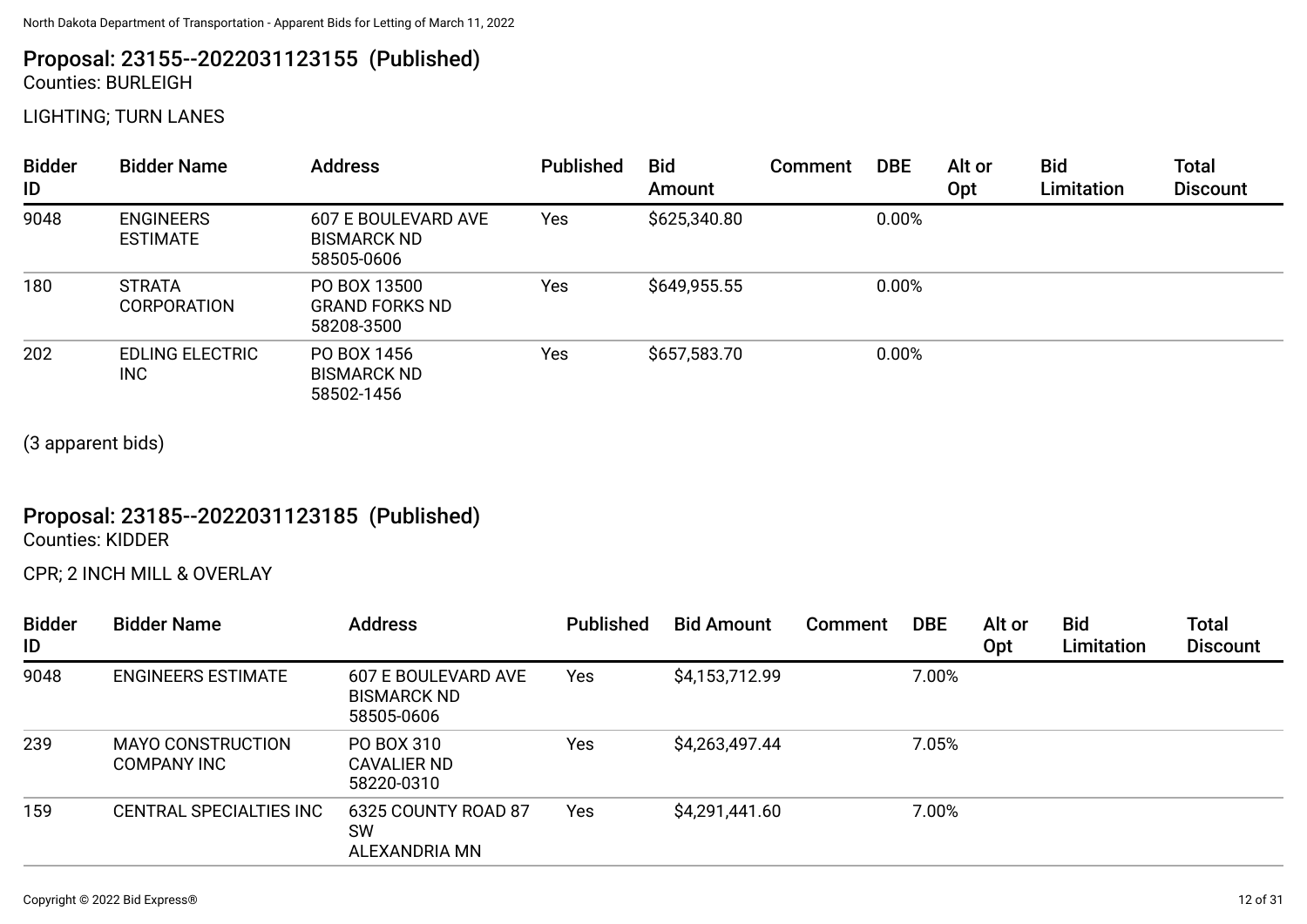| <b>Bidder</b><br>ID | <b>Bidder Name</b>     | <b>Address</b>                                         | <b>Published</b> | <b>Bid Amount</b> | <b>Comment</b> | <b>DBE</b> | Alt or<br><b>Opt</b> | <b>Bid</b><br>Limitation | <b>Total</b><br><b>Discount</b> |
|---------------------|------------------------|--------------------------------------------------------|------------------|-------------------|----------------|------------|----------------------|--------------------------|---------------------------------|
|                     |                        | 56308-5361                                             |                  |                   |                |            |                      |                          |                                 |
| 2712                | KNIFE RIVER MATERIALS  | PO BOX 40<br><b>BEMIDJI MN 56619-0040</b>              | Yes              | \$4,613,903.21    |                | 7.00%      |                      |                          |                                 |
| 1261                | R J ZAVORAL & SONS INC | PO BOX 435<br><b>EAST GRAND FORKS MN</b><br>56721-0435 | Yes              | \$4,789,676.87    |                | 3.44%      |                      |                          |                                 |
| 275                 | ANDERSON WESTERN INC   | PO BOX 2319<br><b>BISMARCK ND</b><br>58502-2319        | Yes              | \$5,267,632.51    |                | 7.00%      |                      |                          |                                 |

(6 apparent bids)

# Proposal: 23206--2022031123206 (Published)

Counties: MORTON

### STRUCTURE REPLACEMENTS; MINOR GRADING; & INCIDENTALS

| <b>Bidder</b><br>ID | <b>Bidder Name</b>             | <b>Address</b>                                                    | <b>Published</b> | <b>Bid Amount</b> | <b>Comment</b> | <b>DBE</b> | Alt or<br>Opt | <b>Bid</b><br>Limitation | <b>Total</b><br><b>Discount</b> |
|---------------------|--------------------------------|-------------------------------------------------------------------|------------------|-------------------|----------------|------------|---------------|--------------------------|---------------------------------|
| 9048                | <b>ENGINEERS ESTIMATE</b>      | <b>607 E BOULEVARD</b><br>AVE<br><b>BISMARCK ND</b><br>58505-0606 | Yes              | \$1,489,111.78    |                | 3.50%      |               |                          |                                 |
| 10445               | <b>QUALITY DIRTWORKS LLC</b>   | PO BOX 164<br>MAX ND 58759-0164                                   | Yes              | \$1,489,472.61    |                | 3.69%      |               |                          |                                 |
| 159                 | CENTRAL SPECIALTIES INC        | <b>6325 COUNTY ROAD</b><br>87 SW<br>ALEXANDRIA MN<br>56308-5361   | Yes              | \$1,574,500.97    |                | 1.38%      |               |                          |                                 |
| 860                 | <b>MARTIN CONSTRUCTION INC</b> | 3685 116TH AVE SW<br><b>DICKINSON ND</b><br>58601-9713            | Yes              | \$1,598,200.66    |                | 3.57%      |               |                          |                                 |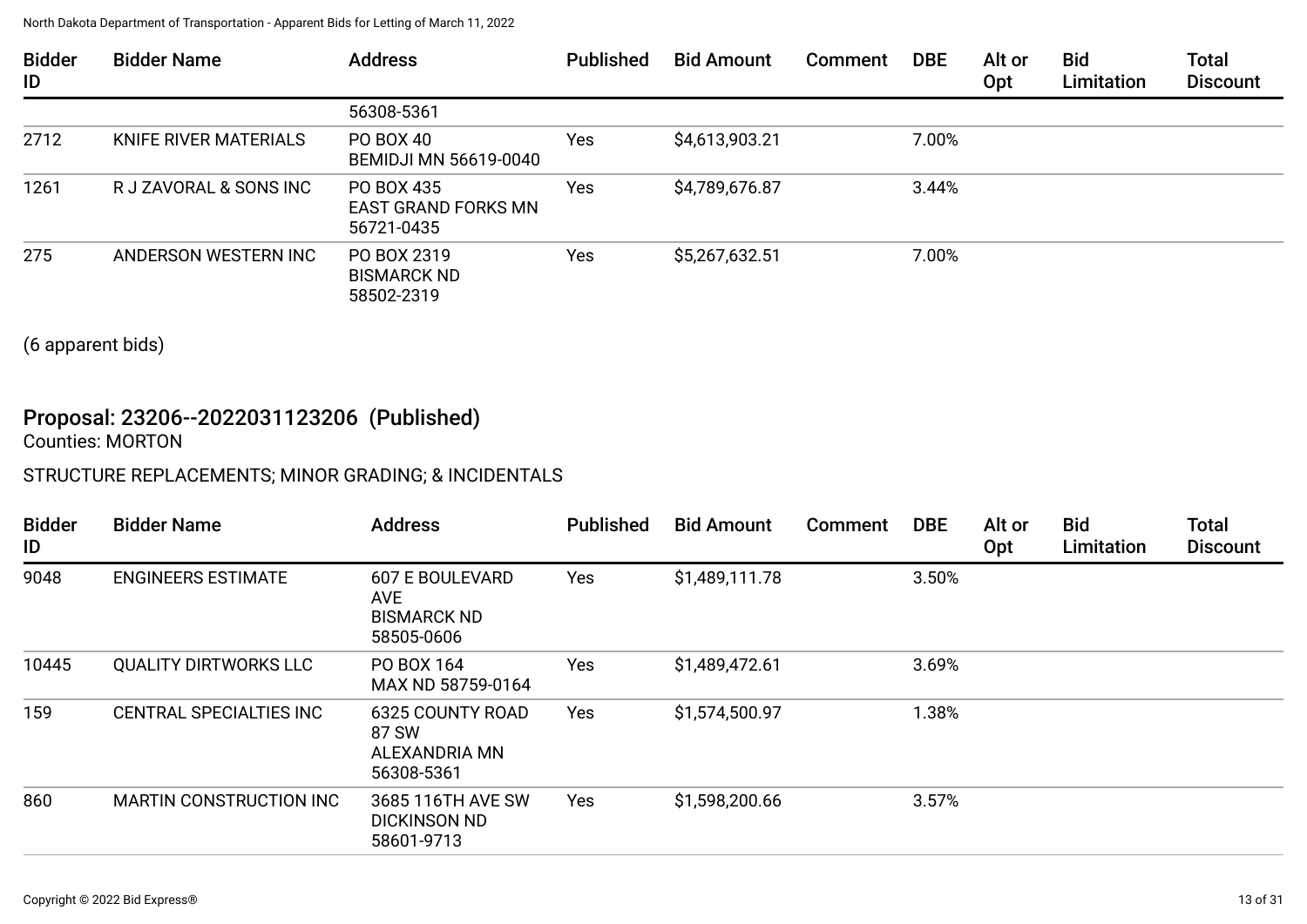| <b>Bidder</b><br>ID | <b>Bidder Name</b>                           | <b>Address</b>                                   | <b>Published</b> | <b>Bid Amount</b> | <b>Comment</b> | <b>DBE</b> | Alt or<br>Opt | <b>Bid</b><br>Limitation | <b>Total</b><br><b>Discount</b> |
|---------------------|----------------------------------------------|--------------------------------------------------|------------------|-------------------|----------------|------------|---------------|--------------------------|---------------------------------|
| 258                 | EDWARD H SCHWARTZ<br><b>CONSTRUCTION INC</b> | PO BOX 160<br>NEW ENGLAND ND<br>58647-0160       | Yes              | \$1,674,836.88    |                | 3.19%      |               | 2 Jobs                   |                                 |
| 9831                | <b>BEK CONSULTING LLC</b>                    | PO BOX 1010<br><b>DICKINSON ND</b><br>58602-1010 | Yes              | \$1,816,700.00    |                | 3.54%      |               |                          |                                 |

(6 apparent bids)

### Proposal: 23212--2022031123212 (Published) Counties: BILLINGS BOWMAN BURKE BURLEIGH

### MAINTENANCE OF AUTOMATIC TRAFFIC RECORDER SITES AND WEIGH IN MOTION SITES

| <b>Bidder</b><br>ID | <b>Bidder Name</b>                        | <b>Address</b>                                          | <b>Published</b> | <b>Bid Amount</b> | Comment | <b>DBE</b> | Alt or<br>Opt | <b>Bid</b><br>Limitation | <b>Total</b><br><b>Discount</b> |
|---------------------|-------------------------------------------|---------------------------------------------------------|------------------|-------------------|---------|------------|---------------|--------------------------|---------------------------------|
| 9048                | <b>ENGINEERS ESTIMATE</b>                 | 607 E BOULEVARD AVE<br><b>BISMARCK ND</b><br>58505-0606 | Yes              | \$816,194.00      |         | 0.00%      |               |                          |                                 |
| 83                  | <b>FARGO ELECTRIC</b><br>CONSTRUCTION INC | 325 39TH ST N<br>FARGO ND 58102-3974                    | Yes              | \$839,613.00      |         | 0.00%      |               |                          |                                 |
| 202                 | EDLING ELECTRIC INC                       | PO BOX 1456<br><b>BISMARCK ND</b><br>58502-1456         | Yes              | \$993,782.60      |         | 0.00%      |               |                          |                                 |
| 9110                | <b>PARSONS ELECTRIC LLC</b>               | 5960 MAIN ST NE<br>MINNEAPOLIS MN<br>55432              | Yes              | \$1,008,074.31    |         | 0.00%      |               |                          |                                 |
| 180                 | STRATA CORPORATION                        | PO BOX 13500<br><b>GRAND FORKS ND</b><br>58208-3500     | Yes              | \$1,023,798.00    |         | 0.00%      |               |                          |                                 |

(5 apparent bids)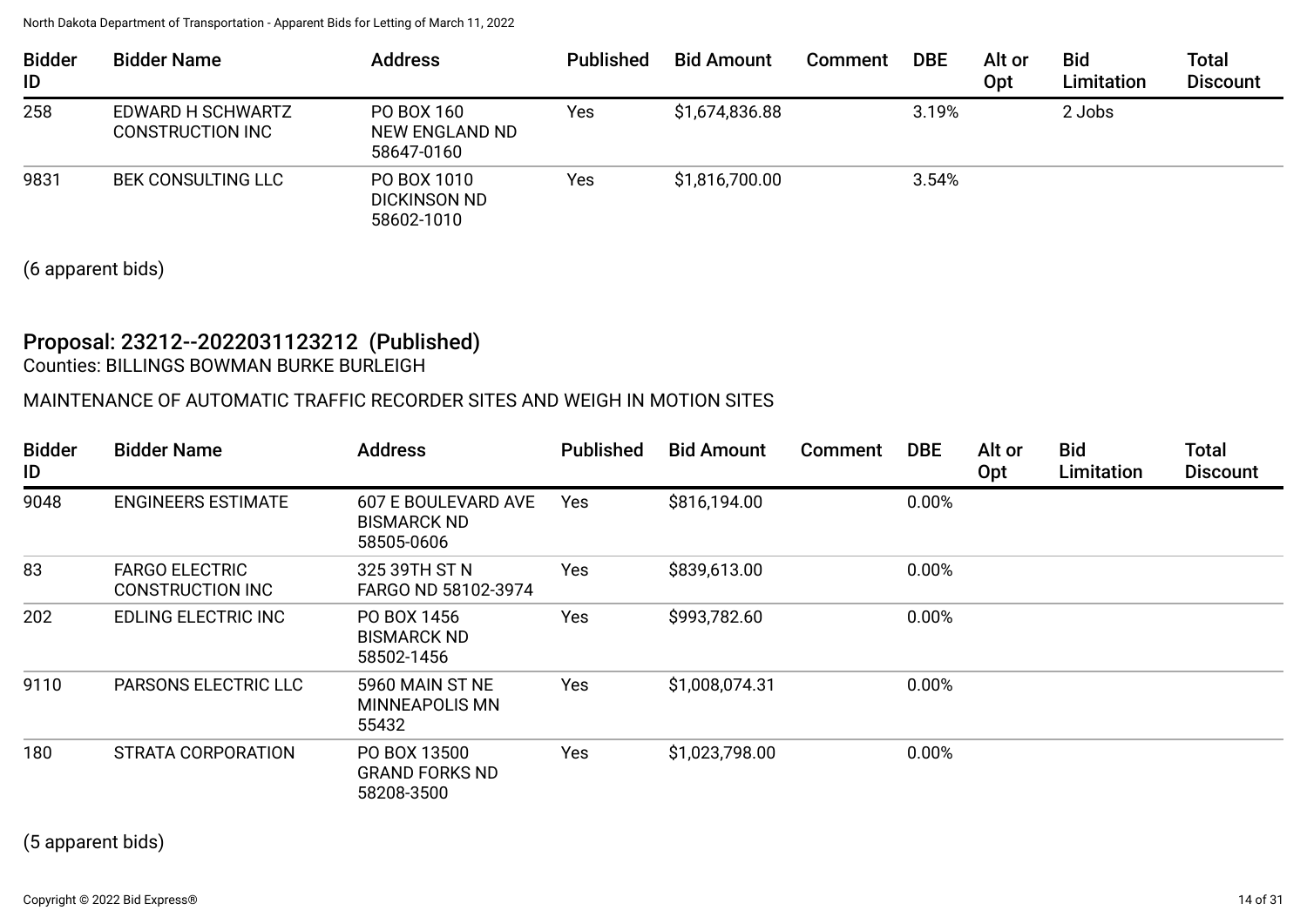# Proposal: 23213--2022031123213 (Published)

Counties: CASS CAVALIER PEMBINA RAMSEY

### MAINTENANCE OF AUTOMATIC TRAFFIC RECORDER SITES AND WEIGH IN MOTION SITES

| <b>Bidder</b><br>ID | <b>Bidder Name</b>                        | <b>Address</b>                                          | <b>Published</b> | <b>Bid</b><br>Amount | Comment | <b>DBE</b> | Alt or<br>Opt | <b>Bid</b><br>Limitation | <b>Total</b><br><b>Discount</b> |
|---------------------|-------------------------------------------|---------------------------------------------------------|------------------|----------------------|---------|------------|---------------|--------------------------|---------------------------------|
| 9048                | <b>ENGINEERS ESTIMATE</b>                 | 607 E BOULEVARD AVE<br><b>BISMARCK ND</b><br>58505-0606 | <b>Yes</b>       | \$477,674.00         |         | 0.00%      |               |                          |                                 |
| 83                  | <b>FARGO ELECTRIC</b><br>CONSTRUCTION INC | 325 39TH ST N<br>FARGO ND 58102-3974                    | <b>Yes</b>       | \$504,677.00         |         | 0.00%      |               |                          |                                 |
| 9110                | <b>PARSONS ELECTRIC LLC</b>               | 5960 MAIN ST NE<br>MINNEAPOLIS MN<br>55432              | Yes              | \$562,191.37         |         | 0.00%      |               |                          |                                 |
| 202                 | EDLING ELECTRIC INC                       | PO BOX 1456<br><b>BISMARCK ND</b><br>58502-1456         | Yes              | \$574,834.00         |         | 0.00%      |               |                          |                                 |
| 180                 | STRATA CORPORATION                        | PO BOX 13500<br><b>GRAND FORKS ND</b><br>58208-3500     | <b>Yes</b>       | \$589,775.00         |         | 0.00%      |               |                          |                                 |

(5 apparent bids)

#### Proposal: 23226--2022031123226 (Published) Counties: BOTTINEAU CAVALIER EMMONS MCHENRY

### MAINTENANCE OF ENVIRONMENTAL SENSOR STATIONS (ESS)

| <b>Bidder</b><br>ID | <b>Bidder Name</b>        | <b>Address</b>                                          | <b>Published</b> | <b>Bid Amount</b> | Comment | <b>DBE</b> | Alt or<br><b>Opt</b> | <b>Bid</b><br>Limitation | <b>Total</b><br><b>Discount</b> |
|---------------------|---------------------------|---------------------------------------------------------|------------------|-------------------|---------|------------|----------------------|--------------------------|---------------------------------|
| 9048                | <b>ENGINEERS ESTIMATE</b> | 607 E BOULEVARD AVE<br><b>BISMARCK ND</b><br>58505-0606 | Yes              | \$1,160,822.00    |         | 0.00%      |                      |                          |                                 |
| 202                 | EDLING ELECTRIC INC       | PO BOX 1456                                             | Yes              | \$1,343,594.00    |         | 0.00%      |                      |                          |                                 |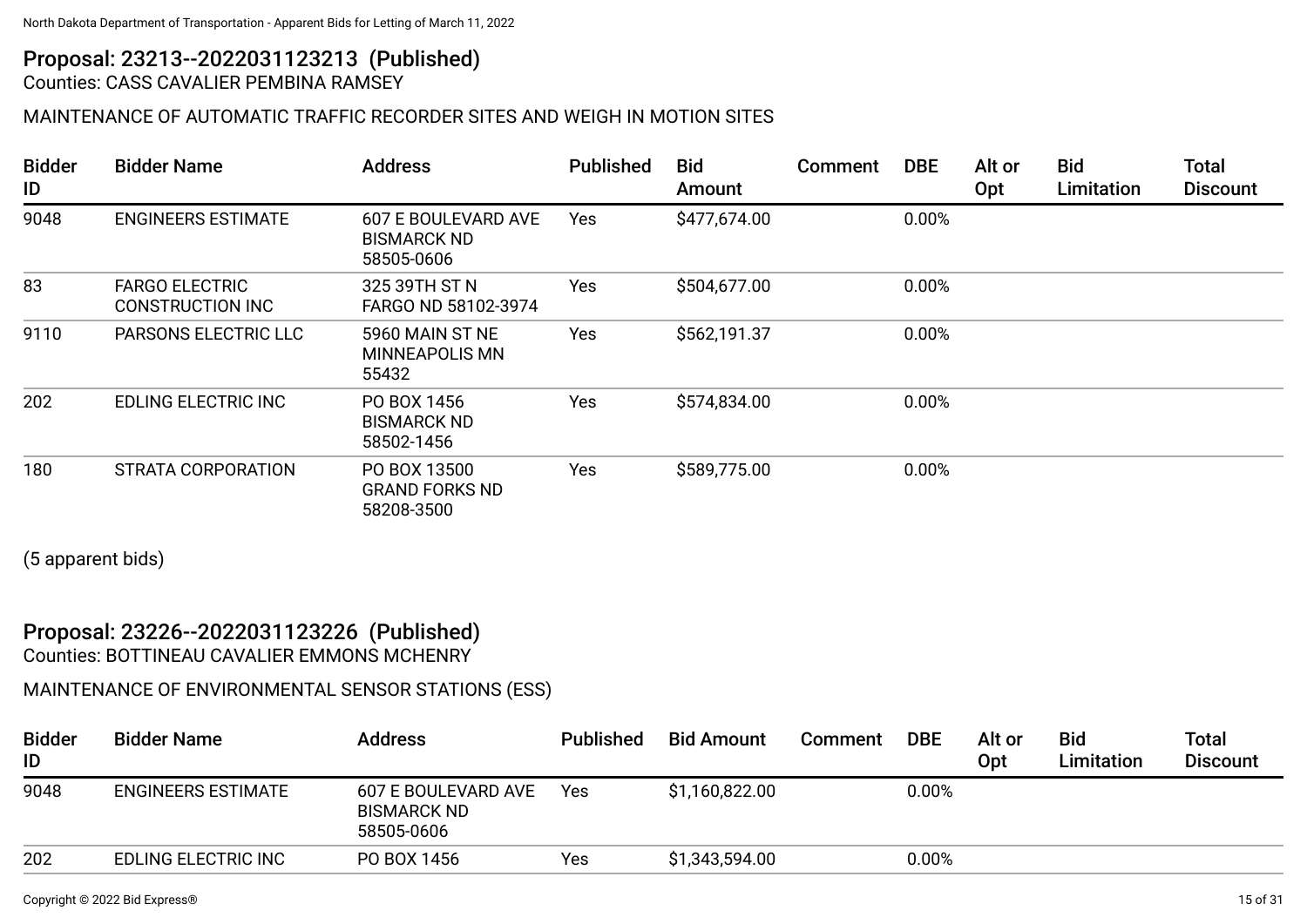| <b>Bidder</b><br>ID | <b>Bidder Name</b>                        | <b>Address</b>                                      | <b>Published</b> | <b>Bid Amount</b> | <b>Comment</b> | <b>DBE</b> | Alt or<br>Opt | <b>Bid</b><br>Limitation | <b>Total</b><br><b>Discount</b> |
|---------------------|-------------------------------------------|-----------------------------------------------------|------------------|-------------------|----------------|------------|---------------|--------------------------|---------------------------------|
|                     |                                           | <b>BISMARCK ND</b><br>58502-1456                    |                  |                   |                |            |               |                          |                                 |
| 9110                | <b>PARSONS ELECTRIC LLC</b>               | 5960 MAIN ST NE<br>MINNEAPOLIS MN<br>55432          | Yes              | \$1,378,130.91    |                | 0.00%      |               |                          |                                 |
| 180                 | STRATA CORPORATION                        | PO BOX 13500<br><b>GRAND FORKS ND</b><br>58208-3500 | Yes              | \$1,379,077.00    |                | 0.00%      |               |                          |                                 |
| 83                  | <b>FARGO ELECTRIC</b><br>CONSTRUCTION INC | 325 39TH ST N<br>FARGO ND 58102-3974                | Yes              | \$1,654,310.00    |                | 0.00%      |               |                          |                                 |

(5 apparent bids)

# Proposal: 23231--2022031123231 (Published)

Counties: GRAND FORKS

## MILLING; HMA; CURB & GUTTER; SIDEWALK; PAVEMENT MARKING

| <b>Bidder</b><br>ID | <b>Bidder Name</b>                  | <b>Address</b>                                         | <b>Published</b> | <b>Bid</b><br>Amount | <b>Comment</b> | <b>DBE</b> | Alt or<br><b>Opt</b> | <b>Bid</b><br>Limitation | <b>Total</b><br><b>Discount</b> |
|---------------------|-------------------------------------|--------------------------------------------------------|------------------|----------------------|----------------|------------|----------------------|--------------------------|---------------------------------|
| 9048                | <b>ENGINEERS</b><br><b>ESTIMATE</b> | 607 E BOULEVARD AVE<br><b>BISMARCK ND 58505-0606</b>   | <b>Yes</b>       | \$718,654.50         |                | 0.00%      |                      |                          |                                 |
| 180                 | <b>STRATA</b><br><b>CORPORATION</b> | PO BOX 13500<br><b>GRAND FORKS ND</b><br>58208-3500    | <b>Yes</b>       | \$752,213.14         |                | 0.00%      |                      |                          |                                 |
| 1261                | R J ZAVORAL & SONS<br><b>INC</b>    | PO BOX 435<br><b>EAST GRAND FORKS MN</b><br>56721-0435 | Yes              | \$760,331.80         |                | 1.37%      |                      |                          |                                 |
| 2712                | KNIFE RIVER<br><b>MATERIALS</b>     | PO BOX 40<br><b>BEMIDJI MN 56619-0040</b>              | Yes              | \$787,939.74         |                | 1.32%      |                      |                          |                                 |

(4 apparent bids)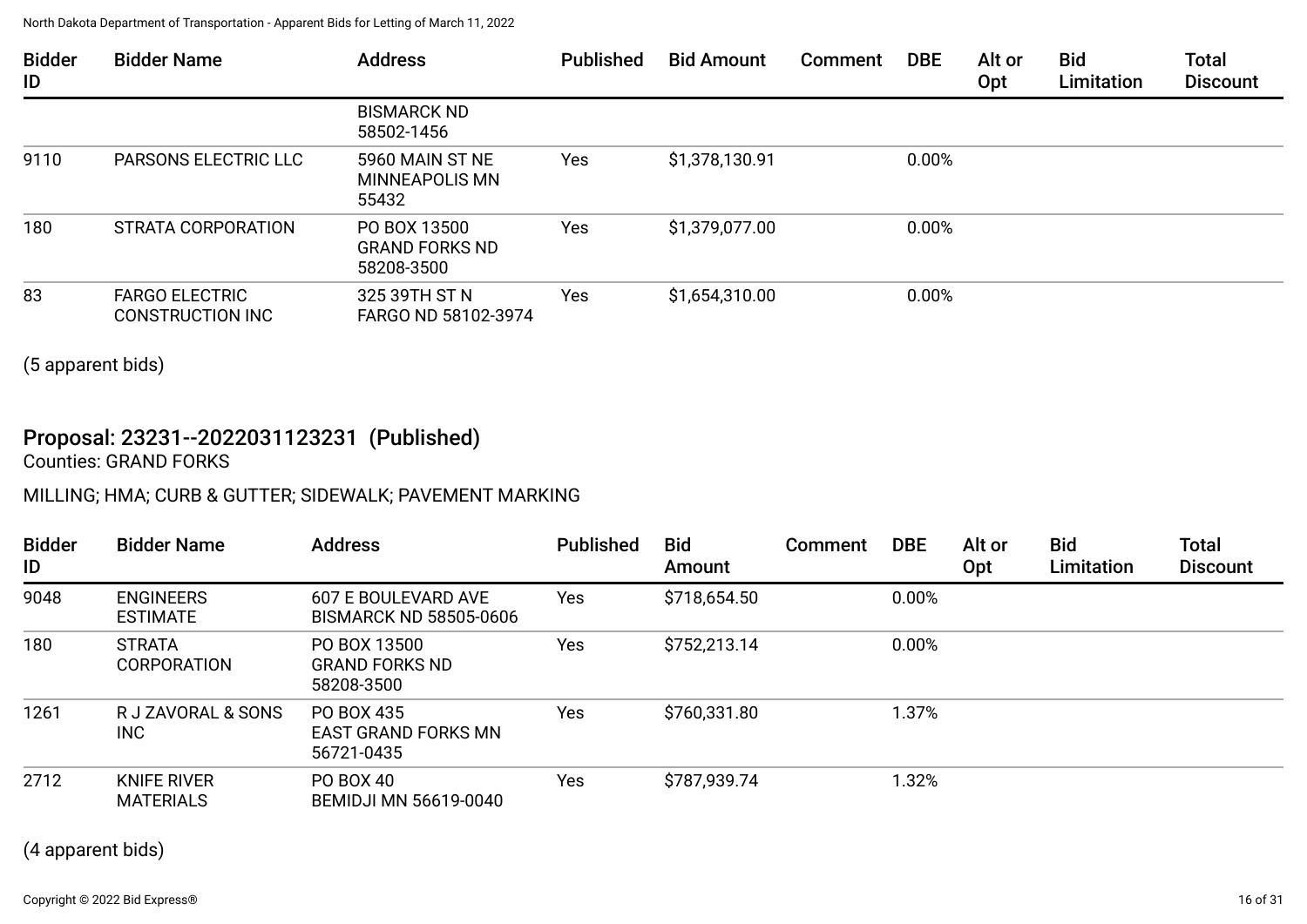# Proposal: 23233--2022031123233 (Published)

Counties: BARNES

### MILLING; HOT MIX ASPHALT; PAVEMENT MARKING; CURB & GUTTER; CURB RAMPS AND SIDEWALK

| <b>Bidder</b><br>ID | <b>Bidder Name</b>                        | <b>Address</b>                                                  | <b>Published</b> | <b>Bid Amount</b> | Comment | <b>DBE</b> | Alt or<br>Opt | <b>Bid</b><br>Limitation | <b>Total</b><br><b>Discount</b> |
|---------------------|-------------------------------------------|-----------------------------------------------------------------|------------------|-------------------|---------|------------|---------------|--------------------------|---------------------------------|
| 195                 | <b>BORDER STATES</b><br><b>PAVING INC</b> | PO BOX 2586<br>FARGO ND 58108-2586                              | Yes              | \$778,025.00      |         | 0.00%      |               | 7,000,000                |                                 |
| 9048                | <b>ENGINEERS ESTIMATE</b>                 | 607 E BOULEVARD AVE<br><b>BISMARCK ND</b><br>58505-0606         | Yes              | \$815,938.50      |         | 0.00%      |               |                          |                                 |
| 159                 | <b>CENTRAL SPECIALTIES</b><br><b>INC</b>  | 6325 COUNTY ROAD 87<br><b>SW</b><br>ALEXANDRIA MN<br>56308-5361 | Yes              | \$999,435.08      |         | 0.00%      |               |                          |                                 |
| 180                 | STRATA CORPORATION                        | PO BOX 13500<br><b>GRAND FORKS ND</b><br>58208-3500             | Yes              | \$1,257,876.01    |         | 0.03%      |               |                          |                                 |

(4 apparent bids)

#### Proposal: 23291--2022031123291 (Published) Counties: RICHLAND

THIN LIFT OVERLAY

| <b>Bidder</b><br>ID | <b>Bidder Name</b>        | Address                                                 | <b>Published</b> | <b>Bid</b><br>Amount | Comment | <b>DBE</b> | Alt or<br>0pt | <b>Bid</b><br>Limitation | <b>Total</b><br><b>Discount</b> |
|---------------------|---------------------------|---------------------------------------------------------|------------------|----------------------|---------|------------|---------------|--------------------------|---------------------------------|
| 9048                | <b>ENGINEERS ESTIMATE</b> | 607 E BOULEVARD AVE<br><b>BISMARCK ND</b><br>58505-0606 | Yes              | \$279,250.50         |         | 0.00%      |               |                          |                                 |
| 159                 | CENTRAL SPECIALTIES INC   | 6325 COUNTY ROAD 87<br><b>SW</b><br>ALEXANDRIA MN       | Yes              | \$367,580.54         |         | 0.00%      |               |                          |                                 |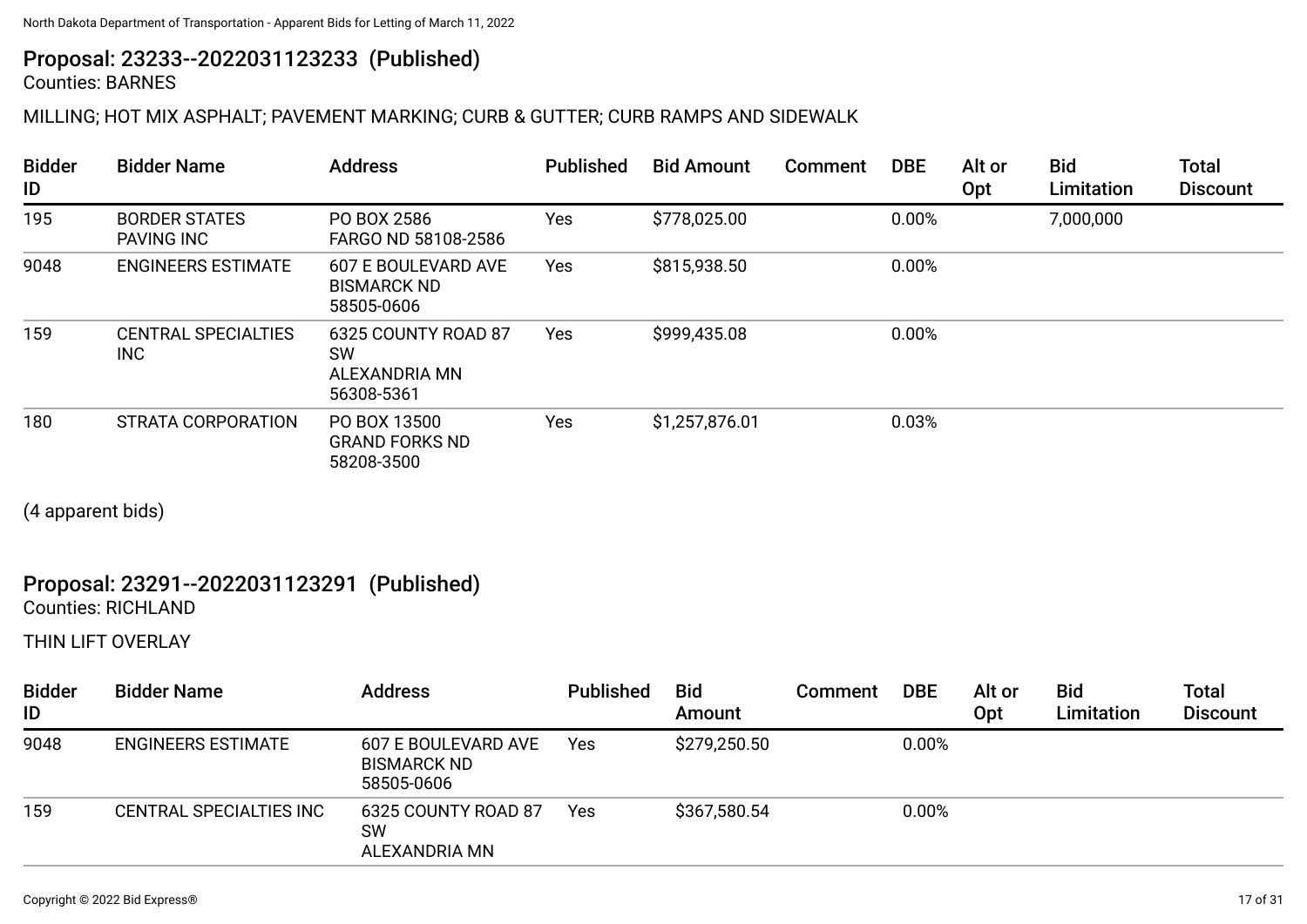| <b>Bidder</b><br>ID | <b>Bidder Name</b>                              | <b>Address</b>                                     | <b>Published</b> | <b>Bid</b><br>Amount | Comment | <b>DBE</b> | Alt or<br>Opt | <b>Bid</b><br>Limitation | <b>Total</b><br><b>Discount</b> |
|---------------------|-------------------------------------------------|----------------------------------------------------|------------------|----------------------|---------|------------|---------------|--------------------------|---------------------------------|
|                     |                                                 | 56308-5361                                         |                  |                      |         |            |               |                          |                                 |
| 140                 | NORTHERN IMPROVEMENT<br><b>COMPANY</b>          | PO BOX 2846<br>FARGO ND 58108-2846                 | Yes              | \$403,748.96         |         | l.51%      |               |                          |                                 |
| 363                 | <b>MARK SAND &amp; GRAVEL</b><br><b>COMPANY</b> | PO BOX 458<br><b>FERGUS FALLS MN</b><br>56538-0458 | Yes              | \$423,075.26         |         | l.30%      |               |                          |                                 |
| 195                 | <b>BORDER STATES PAVING</b><br><b>INC</b>       | PO BOX 2586<br>FARGO ND 58108-2586                 | Yes              | \$429,018.80         |         | 0.00%      |               | 7,000,000                |                                 |

(5 apparent bids)

### Proposal: 23292--2022031123292 (Published) Counties: STEELE TRAILL

## MILLING; HMA; ADA CURB RAMPS

| <b>Bidder</b><br>ID | <b>Bidder Name</b>                             | <b>Address</b>                                          | <b>Published</b> | <b>Bid Amount</b> | Comment | <b>DBE</b> | Alt or<br>Opt | <b>Bid</b><br>Limitation | <b>Total</b><br><b>Discount</b> |
|---------------------|------------------------------------------------|---------------------------------------------------------|------------------|-------------------|---------|------------|---------------|--------------------------|---------------------------------|
| 9048                | <b>ENGINEERS ESTIMATE</b>                      | 607 E BOULEVARD AVE<br><b>BISMARCK ND</b><br>58505-0606 | Yes              | \$3,068,781.64    |         | 0.00%      |               |                          |                                 |
| 239                 | <b>MAYO CONSTRUCTION</b><br><b>COMPANY INC</b> | PO BOX 310<br>CAVALIER ND<br>58220-0310                 | Yes              | \$3,561,559.48    |         | 0.00%      |               |                          |                                 |
| 1261                | R J ZAVORAL & SONS INC                         | PO BOX 435<br>EAST GRAND FORKS MN<br>56721-0435         | Yes              | \$3,578,620.02    |         | 0.00%      |               |                          |                                 |
| 2712                | <b>KNIFE RIVER MATERIALS</b>                   | PO BOX 40<br><b>BEMIDJI MN 56619-0040</b>               | Yes              | \$3,692,540.18    |         | 0.89%      |               |                          |                                 |
| 159                 | <b>CENTRAL SPECIALTIES INC</b>                 | 6325 COUNTY ROAD 87<br><b>SW</b><br>ALEXANDRIA MN       | <b>Yes</b>       | \$3,733,153.65    |         | 0.00%      |               |                          |                                 |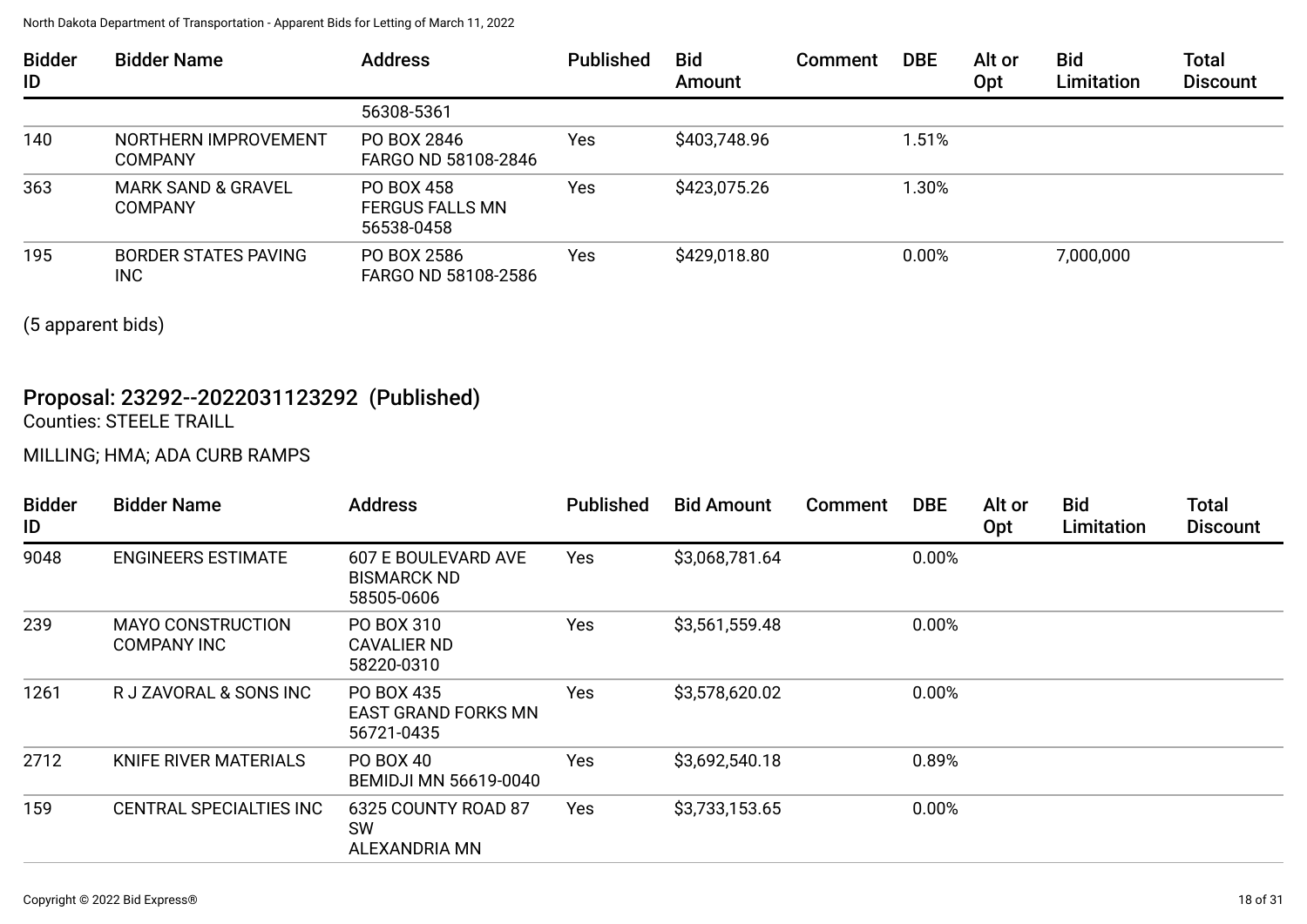| <b>Bidder</b><br>ID | <b>Bidder Name</b>                              | <b>Address</b>                                     | <b>Published</b> | <b>Bid Amount</b> | Comment | <b>DBE</b> | Alt or<br><b>Opt</b> | <b>Bid</b><br>Limitation | Total<br><b>Discount</b> |
|---------------------|-------------------------------------------------|----------------------------------------------------|------------------|-------------------|---------|------------|----------------------|--------------------------|--------------------------|
|                     |                                                 | 56308-5361                                         |                  |                   |         |            |                      |                          |                          |
| 363                 | <b>MARK SAND &amp; GRAVEL</b><br><b>COMPANY</b> | PO BOX 458<br><b>FERGUS FALLS MN</b><br>56538-0458 | Yes              | \$4,433,966.53    |         | 0.00%      |                      |                          |                          |
| 66                  | BITUMINOUS PAVING INC                           | PO BOX 6<br>ORTONVILLE MN<br>56278-0006            | Yes              | \$4,467,994.44    |         | 0.74%      |                      |                          |                          |
| 195                 | <b>BORDER STATES PAVING</b><br>INC              | PO BOX 2586<br>FARGO ND 58108-2586                 | Yes              | \$5,010,243.28    |         | 0.00%      |                      | 7,000,000                |                          |

(8 apparent bids)

### Proposal: 23293--2022031123293 (Published) Counties: RANSOM

MILL & OVERLAY

| <b>Bidder</b><br>ID | <b>Bidder Name</b>             | <b>Address</b>                                                  | <b>Published</b> | <b>Bid Amount</b> | <b>Comment</b> | <b>DBE</b> | Alt or<br>Opt | <b>Bid</b><br>Limitation | <b>Total</b><br><b>Discount</b> |
|---------------------|--------------------------------|-----------------------------------------------------------------|------------------|-------------------|----------------|------------|---------------|--------------------------|---------------------------------|
| 1261                | R J ZAVORAL & SONS INC         | PO BOX 435<br><b>EAST GRAND FORKS MN</b><br>56721-0435          | Yes              | \$1,963,401.70    |                | 1.38%      |               |                          |                                 |
| 159                 | <b>CENTRAL SPECIALTIES INC</b> | 6325 COUNTY ROAD 87<br><b>SW</b><br>ALEXANDRIA MN<br>56308-5361 | Yes              | \$2,036,193.81    |                | 0.00%      |               |                          |                                 |
| 9048                | <b>ENGINEERS ESTIMATE</b>      | 607 E BOULEVARD AVE<br><b>BISMARCK ND</b><br>58505-0606         | Yes              | \$2,043,129.95    |                | 0.00%      |               |                          |                                 |
| 2712                | KNIFE RIVER MATERIALS          | PO BOX 40<br><b>BEMIDJI MN 56619-0040</b>                       | Yes              | \$2,053,860.02    |                | 1.32%      |               |                          |                                 |
| 66                  | BITUMINOUS PAVING INC          | PO BOX 6                                                        | Yes              | \$2,122,000.43    |                | 0.00%      |               |                          |                                 |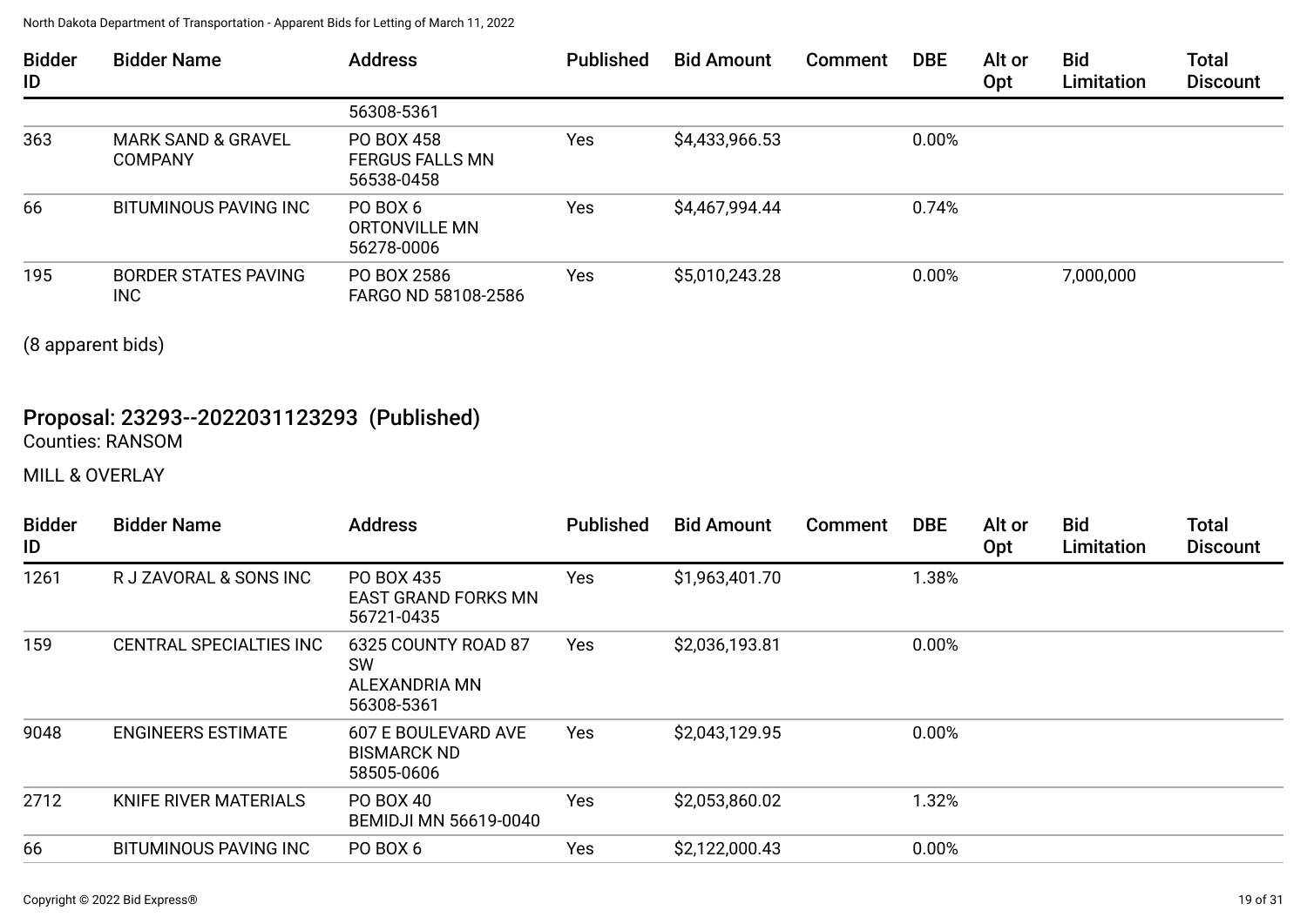| <b>Bidder</b><br>ID | <b>Bidder Name</b>                              | <b>Address</b>                                     | <b>Published</b> | <b>Bid Amount</b> | Comment | <b>DBE</b> | Alt or<br>Opt | <b>Bid</b><br>Limitation | <b>Total</b><br><b>Discount</b> |
|---------------------|-------------------------------------------------|----------------------------------------------------|------------------|-------------------|---------|------------|---------------|--------------------------|---------------------------------|
|                     |                                                 | ORTONVILLE MN<br>56278-0006                        |                  |                   |         |            |               |                          |                                 |
| 363                 | <b>MARK SAND &amp; GRAVEL</b><br><b>COMPANY</b> | PO BOX 458<br><b>FERGUS FALLS MN</b><br>56538-0458 | Yes              | \$2,171,977.33    |         | 1.46%      |               |                          |                                 |
| 239                 | <b>MAYO CONSTRUCTION</b><br><b>COMPANY INC</b>  | PO BOX 310<br>CAVALIER ND<br>58220-0310            | Yes              | \$2,311,474.88    |         | 0.00%      |               |                          |                                 |

(7 apparent bids)

## Proposal: 23296--2022031123296 (Published) Counties: CAVALIER PEMBINA

MILL AND HMA

| <b>Bidder</b><br>ID | <b>Bidder Name</b>                             | <b>Address</b>                                          | <b>Published</b> | <b>Bid Amount</b> | Comment | <b>DBE</b> | Alt or<br>Opt | <b>Bid</b><br>Limitation | <b>Total</b><br><b>Discount</b> |
|---------------------|------------------------------------------------|---------------------------------------------------------|------------------|-------------------|---------|------------|---------------|--------------------------|---------------------------------|
| 2712                | KNIFE RIVER MATERIALS                          | PO BOX 40<br><b>BEMIDJI MN 56619-0040</b>               | Yes              | \$1,505,099.37    |         | 6.00%      |               |                          |                                 |
| 1261                | R J ZAVORAL & SONS INC                         | PO BOX 435<br>EAST GRAND FORKS MN<br>56721-0435         | Yes              | \$1,556,046.24    |         | 6.00%      |               |                          |                                 |
| 9048                | <b>ENGINEERS ESTIMATE</b>                      | 607 E BOULEVARD AVE<br><b>BISMARCK ND</b><br>58505-0606 | Yes              | \$1,576,483.51    |         | 6.00%      |               |                          |                                 |
| 239                 | <b>MAYO CONSTRUCTION</b><br><b>COMPANY INC</b> | PO BOX 310<br>CAVALIER ND<br>58220-0310                 | Yes              | \$1,606,489.64    |         | 6.11%      |               |                          |                                 |
| 159                 | <b>CENTRAL SPECIALTIES INC</b>                 | 6325 COUNTY ROAD 87<br><b>SW</b><br>ALEXANDRIA MN       | Yes              | \$1,782,195.94    |         | 6.00%      |               |                          |                                 |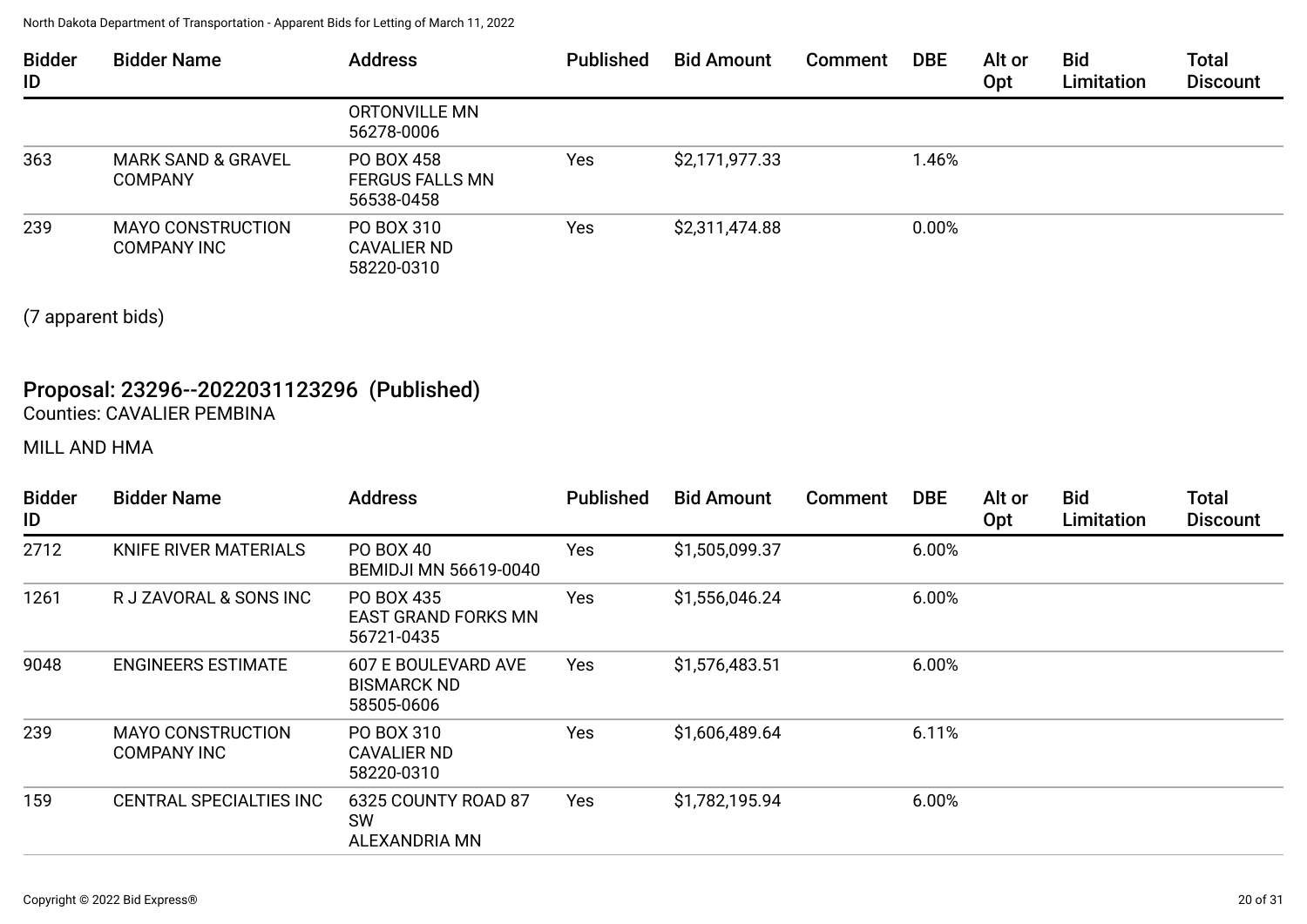| <b>Bidder</b><br>ID | <b>Bidder Name</b> | <b>Address</b>                                      | <b>Published</b> | <b>Bid Amount</b> | Comment | <b>DBE</b> | Alt or<br>Opt | <b>Bid</b><br>Limitation | <b>Total</b><br><b>Discount</b> |
|---------------------|--------------------|-----------------------------------------------------|------------------|-------------------|---------|------------|---------------|--------------------------|---------------------------------|
|                     |                    | 56308-5361                                          |                  |                   |         |            |               |                          |                                 |
| 180                 | STRATA CORPORATION | PO BOX 13500<br><b>GRAND FORKS ND</b><br>58208-3500 | Yes              | \$1,949,187.29    |         | 6.49%      |               |                          |                                 |

(6 apparent bids)

# Proposal: 23297--2022031123297 (Published)

Counties: GRAND FORKS WALSH

CONCRETE PAVEMENT REPAIR

| <b>Bidder</b><br>ID | <b>Bidder Name</b>                          | <b>Address</b>                                                   | <b>Published</b> | <b>Bid Amount</b> | <b>Comment</b> | <b>DBE</b> | Alt or<br>Opt | <b>Bid</b><br>Limitation | <b>Total</b><br><b>Discount</b> |
|---------------------|---------------------------------------------|------------------------------------------------------------------|------------------|-------------------|----------------|------------|---------------|--------------------------|---------------------------------|
| 1310                | <b>INTERSTATE</b><br><b>IMPROVEMENT INC</b> | PO BOX 8<br><b>FARIBAULT MN</b><br>55021-0008                    | <b>Yes</b>       | \$3,746,691.27    |                | 5.16%      |               |                          |                                 |
| 8055                | PCI ROADS LLC                               | 14123 42ND ST NE<br><b>SAINT MICHAEL MN</b><br>55376-9564        | <b>Yes</b>       | \$4,178,797.57    |                | 4.52%      |               |                          |                                 |
| 356                 | <b>IOWA CIVIL</b><br><b>CONTRACTING INC</b> | PO BOX Q<br>VICTOR IA 52347-0916                                 | Yes              | \$4,228,960.16    |                | 4.74%      |               |                          |                                 |
| 1134                | DIAMOND SURFACE INC                         | 21025 COMMERCE BLVD<br><b>STE 900</b><br>ROGERS MN<br>55374-4697 | Yes              | \$4,279,976.50    |                | 4.50%      |               |                          |                                 |
| 10692               | <b>EMERY SAPP &amp; SONS INC</b>            | 2301 INTERSTATE 70 DR<br><b>NW</b><br>COLUMBIA MO<br>65202-1347  | <b>Yes</b>       | \$4,332,509.80    |                | 4.87%      |               |                          |                                 |
| 338                 | <b>REEDE CONSTRUCTION</b><br><b>INC</b>     | 5237 HIGHWAY 12 E STE                                            | Yes              | \$4,466,321.55    |                | 4.53%      |               |                          |                                 |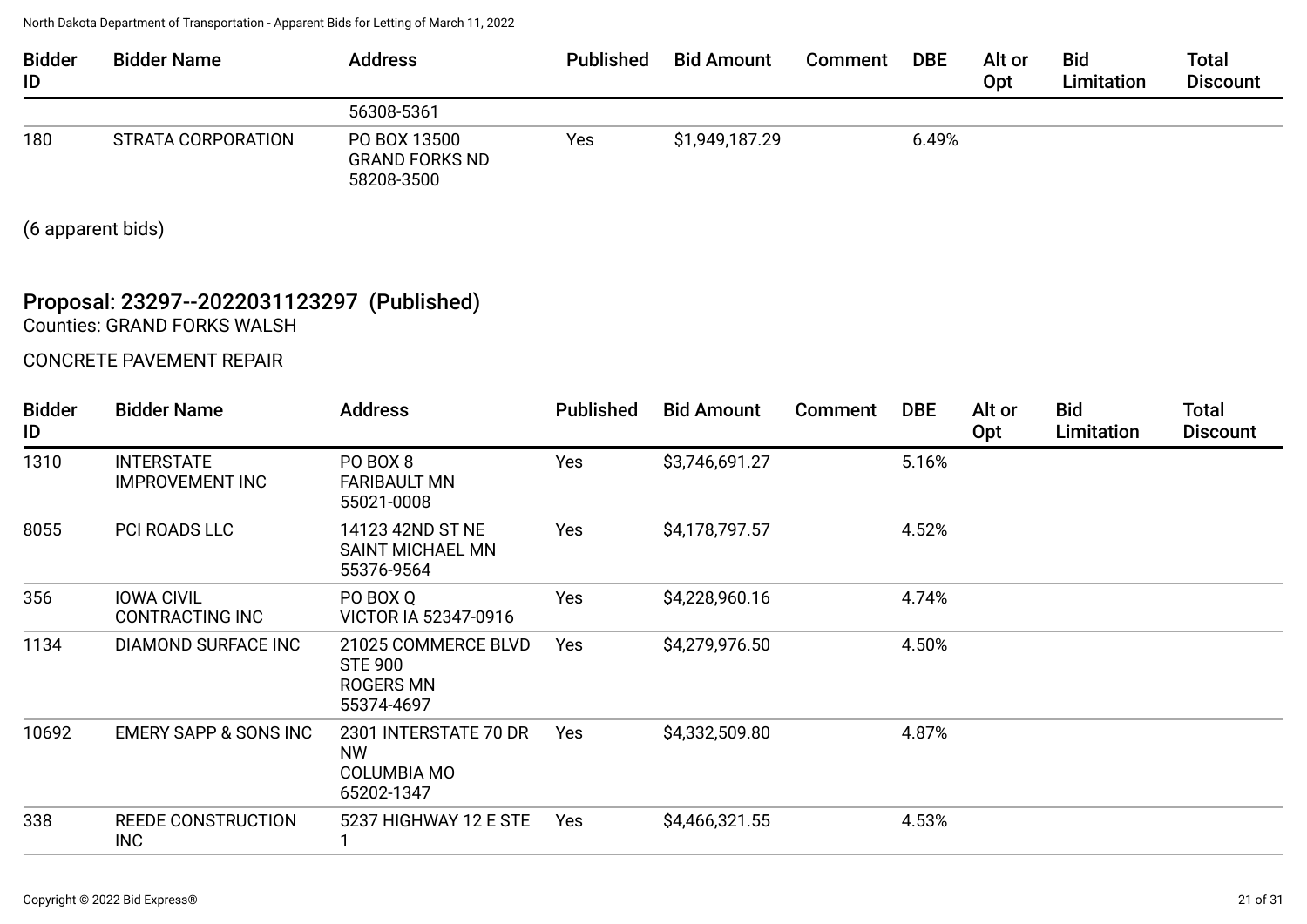| <b>Bidder</b><br>ID | <b>Bidder Name</b>        | <b>Address</b>                                          | <b>Published</b> | <b>Bid Amount</b> | Comment | <b>DBE</b> | Alt or<br>Opt | <b>Bid</b><br>Limitation | <b>Total</b><br><b>Discount</b> |
|---------------------|---------------------------|---------------------------------------------------------|------------------|-------------------|---------|------------|---------------|--------------------------|---------------------------------|
|                     |                           | <b>ABERDEEN SD</b><br>57401-9516                        |                  |                   |         |            |               |                          |                                 |
| 9048                | <b>ENGINEERS ESTIMATE</b> | 607 E BOULEVARD AVE<br><b>BISMARCK ND</b><br>58505-0606 | Yes              | \$4,557,693.47    |         | 4.50%      |               |                          |                                 |
| 180                 | STRATA CORPORATION        | PO BOX 13500<br><b>GRAND FORKS ND</b><br>58208-3500     | Yes              | \$4,856,228.67    |         | 4.51%      |               |                          |                                 |

(8 apparent bids)

### Proposal: 23303--2022031123303 (Published) Counties: LAMOURE

MILL AND OVERLAY

| <b>Bidder</b><br>ID | <b>Bidder Name</b>             | <b>Address</b>                                                 | <b>Published</b> | <b>Bid Amount</b> | Comment | <b>DBE</b> | Alt or<br>Opt | <b>Bid</b><br>Limitation | <b>Total</b><br><b>Discount</b> |
|---------------------|--------------------------------|----------------------------------------------------------------|------------------|-------------------|---------|------------|---------------|--------------------------|---------------------------------|
| 1261                | R J ZAVORAL & SONS INC         | PO BOX 435<br><b>EAST GRAND FORKS MN</b><br>56721-0435         | Yes              | \$1,473,078.81    |         | 1.93%      |               |                          |                                 |
| 66                  | <b>BITUMINOUS PAVING INC</b>   | PO BOX 6<br>ORTONVILLE MN<br>56278-0006                        | Yes              | \$1,581,093.26    |         | 0.00%      |               |                          |                                 |
| 9048                | <b>ENGINEERS ESTIMATE</b>      | <b>607 E BOULEVARD AVE</b><br><b>BISMARCK ND</b><br>58505-0606 | Yes              | \$1,587,084.39    |         | 0.00%      |               |                          |                                 |
| 2712                | KNIFE RIVER MATERIALS          | PO BOX 40<br><b>BEMIDJI MN 56619-0040</b>                      | Yes              | \$1,694,272.83    |         | 1.68%      |               |                          |                                 |
| 159                 | <b>CENTRAL SPECIALTIES INC</b> | 6325 COUNTY ROAD 87<br><b>SW</b><br>ALEXANDRIA MN              | Yes              | \$1,698,368.72    |         | 0.00%      |               |                          |                                 |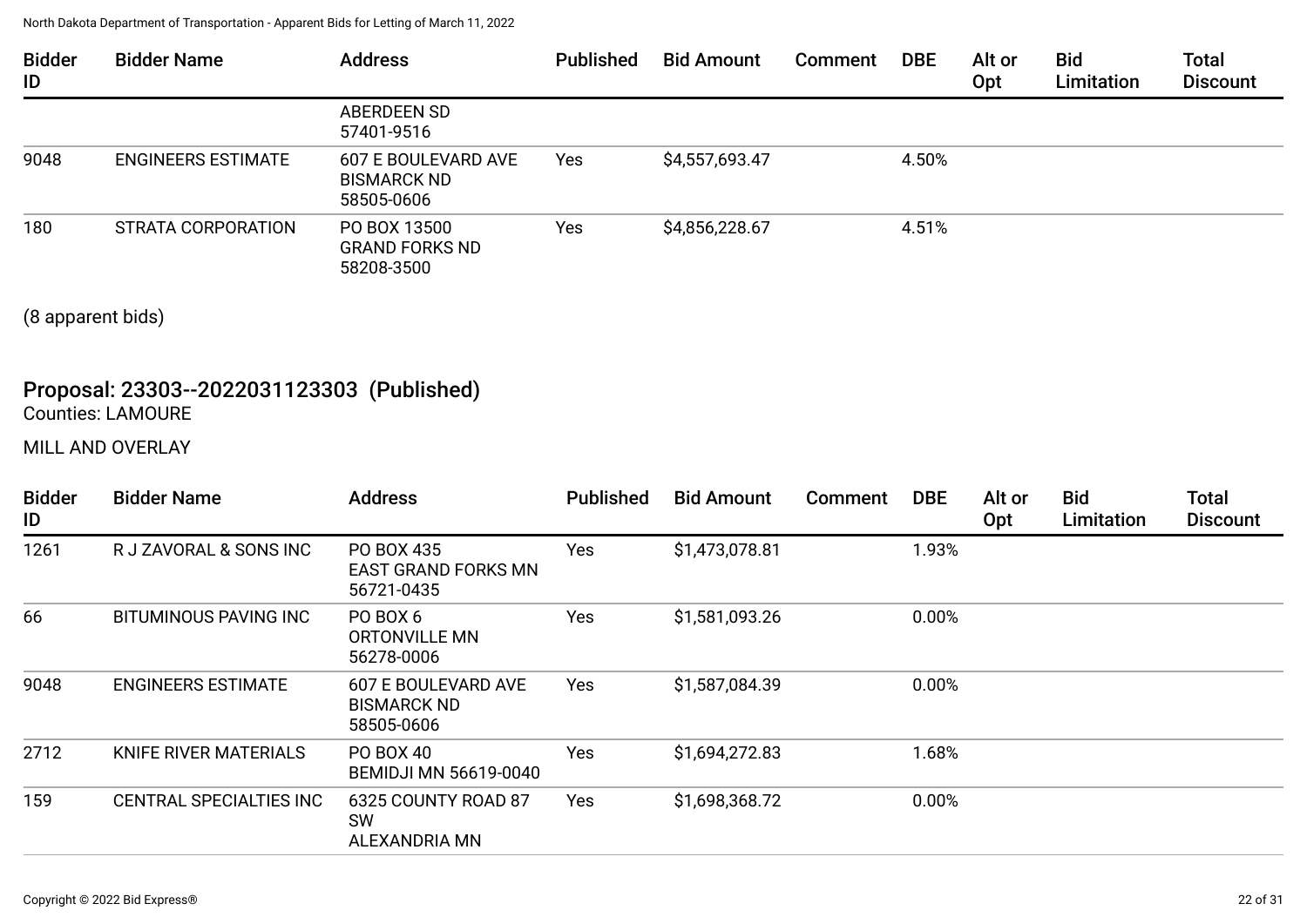| <b>Bidder</b><br>ID | <b>Bidder Name</b>                             | <b>Address</b>                                     | <b>Published</b> | <b>Bid Amount</b> | <b>Comment</b> | <b>DBE</b> | Alt or<br>Opt | <b>Bid</b><br>Limitation | <b>Total</b><br><b>Discount</b> |
|---------------------|------------------------------------------------|----------------------------------------------------|------------------|-------------------|----------------|------------|---------------|--------------------------|---------------------------------|
|                     |                                                | 56308-5361                                         |                  |                   |                |            |               |                          |                                 |
| 239                 | <b>MAYO CONSTRUCTION</b><br><b>COMPANY INC</b> | PO BOX 310<br><b>CAVALIER ND</b><br>58220-0310     | Yes              | \$1,777,960.26    |                | 0.00%      |               |                          |                                 |
| 363                 | MARK SAND & GRAVEL<br><b>COMPANY</b>           | PO BOX 458<br><b>FERGUS FALLS MN</b><br>56538-0458 | Yes              | \$1,921,159.74    |                | 0.00%      |               |                          |                                 |

(7 apparent bids)

# Proposal: 23362--2022031123362 (Published)

Counties: BARNES CAVALIER FOSTER GRAND FORKS

## DELINEATORS

| <b>Bidder</b><br>ID | <b>Bidder Name</b>                    | <b>Address</b>                                          | <b>Published</b> | <b>Bid</b><br>Amount | Comment | <b>DBE</b> | Alt or<br>Opt | <b>Bid</b><br>Limitation | <b>Total</b><br><b>Discount</b> |
|---------------------|---------------------------------------|---------------------------------------------------------|------------------|----------------------|---------|------------|---------------|--------------------------|---------------------------------|
| 7802                | NORTHSTAR SAFETY<br>INC               | 794 MAIN AVE W<br><b>WEST FARGO ND</b><br>58078-1124    | Yes              | \$302,572.48         |         | 0.00%      |               | Job                      |                                 |
| 112                 | NEWMAN SIGNS INC                      | PO BOX 1728<br>JAMESTOWN ND<br>58402-1728               | Yes              | \$330,383.00         |         | 0.00%      |               | 3 Jobs                   |                                 |
| 383                 | <b>DAKOTA FENCE</b><br><b>COMPANY</b> | PO BOX 1408<br>FARGO ND 58107-1408                      | Yes              | \$345,918.66         |         | 0.00%      |               |                          |                                 |
| 9048                | <b>ENGINEERS ESTIMATE</b>             | 607 E BOULEVARD AVE<br><b>BISMARCK ND</b><br>58505-0606 | Yes              | \$346,634.00         |         | 0.00%      |               |                          |                                 |

(4 apparent bids)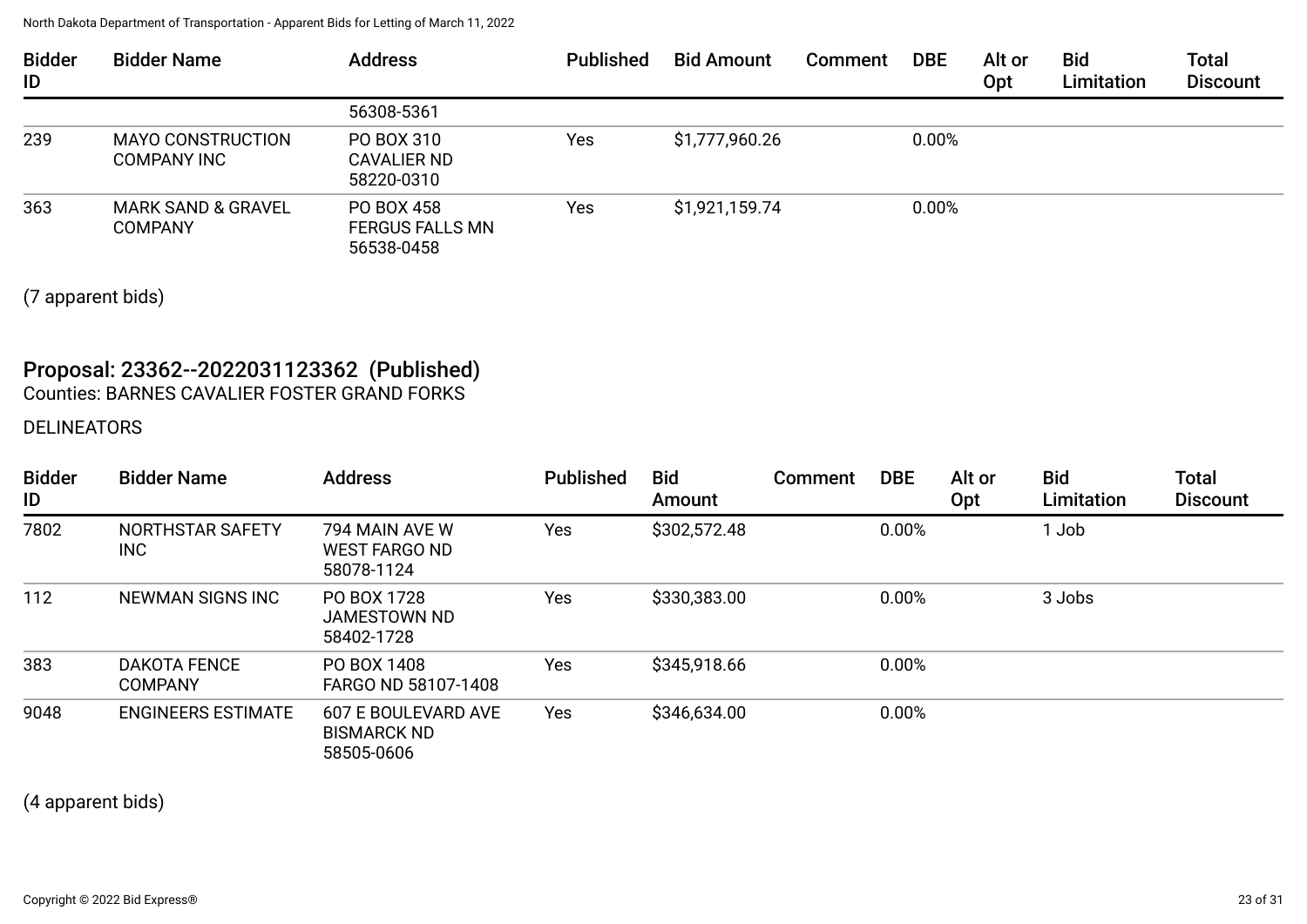### Proposal: 23363--2022031123363 (Published) Counties: BURLEIGH EMMONS GRANT MCLEAN

DELINEATORS

| <b>Bidder</b><br>ID | <b>Bidder Name</b>                           | <b>Address</b>                                                        | <b>Published</b> | <b>Bid</b><br>Amount | Comment | <b>DBE</b> | Alt or<br>Opt | <b>Bid</b><br>Limitation | <b>Total</b><br><b>Discount</b> |
|---------------------|----------------------------------------------|-----------------------------------------------------------------------|------------------|----------------------|---------|------------|---------------|--------------------------|---------------------------------|
| 5910                | <b>TRAFFIC SAFETY</b><br><b>SERVICES INC</b> | 1900 NORTHERN<br><b>PLAINS DR</b><br><b>BISMARCK ND</b><br>58504-6822 | Yes              | \$418,804.00         |         | 0.00%      |               |                          |                                 |
| 383                 | <b>DAKOTA FENCE</b><br><b>COMPANY</b>        | PO BOX 1408<br>FARGO ND 58107-1408                                    | Yes              | \$493,398.35         |         | 0.00%      |               |                          |                                 |
| 9048                | <b>ENGINEERS ESTIMATE</b>                    | 607 E BOULEVARD AVE<br><b>BISMARCK ND</b><br>58505-0606               | Yes              | \$512,214.00         |         | 0.00%      |               |                          |                                 |
| 112                 | NEWMAN SIGNS INC                             | PO BOX 1728<br><b>JAMESTOWN ND</b><br>58402-1728                      | Yes              | \$529,337.00         |         | 0.00%      |               | 3 Jobs                   |                                 |

(4 apparent bids)

# Proposal: 23365--2022031123365 (Published)

Counties: BARNES DICKEY LAMOURE LOGAN

DELINEATORS

| <b>Bidder</b><br>ID | <b>Bidder Name</b>             | <b>Address</b>                                       | <b>Published</b> | <b>Bid</b><br>Amount | Comment | <b>DBE</b> | Alt or<br>Opt | <b>Bid</b><br>Limitation | <b>Total</b><br><b>Discount</b> |
|---------------------|--------------------------------|------------------------------------------------------|------------------|----------------------|---------|------------|---------------|--------------------------|---------------------------------|
| 7802                | NORTHSTAR SAFETY<br><b>INC</b> | 794 MAIN AVE W<br><b>WEST FARGO ND</b><br>58078-1124 | Yes              | \$359,140.89         |         | 0.00%      |               | Job                      |                                 |
| 112                 | <b>NEWMAN SIGNS INC</b>        | PO BOX 1728<br><b>JAMESTOWN ND</b><br>58402-1728     | Yes              | \$366,360.00         |         | 0.00%      |               | 3 Jobs                   |                                 |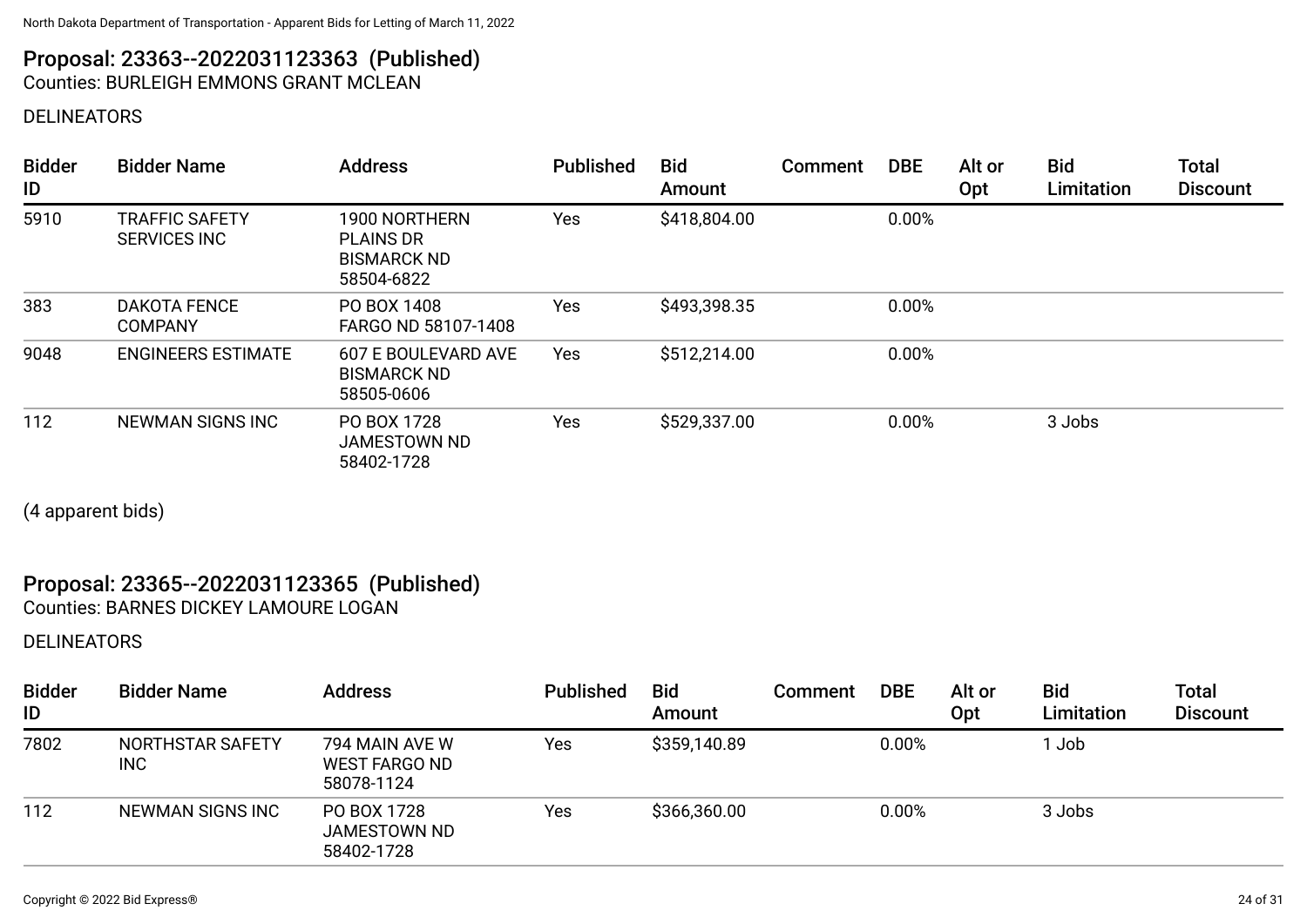| <b>Bidder</b><br>ID | <b>Bidder Name</b>                    | <b>Address</b>                                          | <b>Published</b> | <b>Bid</b><br>Amount | Comment | <b>DBE</b> | Alt or<br>Opt | <b>Bid</b><br>Limitation | Total<br><b>Discount</b> |
|---------------------|---------------------------------------|---------------------------------------------------------|------------------|----------------------|---------|------------|---------------|--------------------------|--------------------------|
| 9048                | <b>ENGINEERS ESTIMATE</b>             | 607 E BOULEVARD AVE<br><b>BISMARCK ND</b><br>58505-0606 | Yes              | \$416,819.00         |         | 0.00%      |               |                          |                          |
| 383                 | <b>DAKOTA FENCE</b><br><b>COMPANY</b> | PO BOX 1408<br>FARGO ND 58107-1408                      | Yes              | \$424,416.32         |         | 0.00%      |               |                          |                          |

(4 apparent bids)

#### Proposal: 23366--2022031123366 (Published) Counties: CASS GRAND FORKS RANSOM RICHLAND

#### DELINEATORS

| <b>Bidder</b><br>ID | <b>Bidder Name</b>                    | <b>Address</b>                                          | <b>Published</b> | <b>Bid</b><br>Amount | Comment | <b>DBE</b> | Alt or<br>Opt | <b>Bid</b><br>Limitation | <b>Total</b><br><b>Discount</b> |
|---------------------|---------------------------------------|---------------------------------------------------------|------------------|----------------------|---------|------------|---------------|--------------------------|---------------------------------|
| 7802                | NORTHSTAR SAFETY<br>INC               | 794 MAIN AVE W<br>WEST FARGO ND<br>58078-1124           | Yes              | \$401,169.17         |         | 0.00%      |               | 1 Job                    |                                 |
| 9048                | <b>ENGINEERS ESTIMATE</b>             | 607 E BOULEVARD AVE<br><b>BISMARCK ND</b><br>58505-0606 | Yes              | \$482,314.00         |         | 0.00%      |               |                          |                                 |
| 383                 | <b>DAKOTA FENCE</b><br><b>COMPANY</b> | PO BOX 1408<br>FARGO ND 58107-1408                      | Yes              | \$487,214.64         |         | 0.00%      |               |                          |                                 |
| 112                 | NEWMAN SIGNS INC                      | PO BOX 1728<br>JAMESTOWN ND<br>58402-1728               | Yes              | \$503,327.00         |         | 0.00%      |               | 3 Jobs                   |                                 |

(4 apparent bids)

### Proposal: 23405--2022031123405 (Published) Counties: BOTTINEAU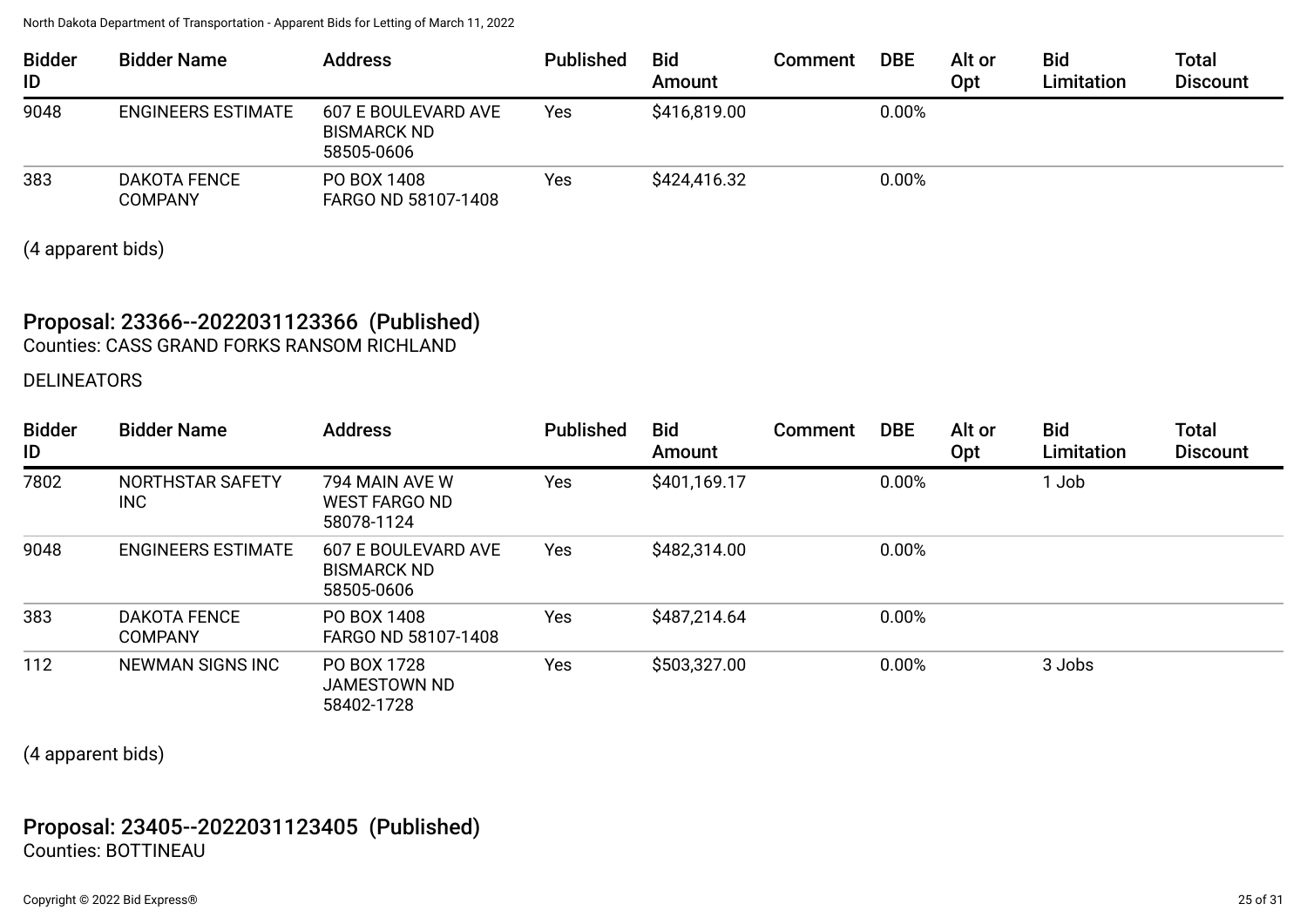#### MILLING; SHOULDER NOTCH; & HBP OVERLAY

| <b>Bidder</b><br>ID | <b>Bidder Name</b>                             | <b>Address</b>                                                           | <b>Published</b> | <b>Bid Amount</b> | Comment | <b>DBE</b> | Alt or<br><b>Opt</b> | <b>Bid</b><br>Limitation | <b>Total</b><br><b>Discount</b> |
|---------------------|------------------------------------------------|--------------------------------------------------------------------------|------------------|-------------------|---------|------------|----------------------|--------------------------|---------------------------------|
| 9048                | <b>ENGINEERS ESTIMATE</b>                      | <b>607 E BOULEVARD</b><br><b>AVE</b><br><b>BISMARCK ND</b><br>58505-0606 | Yes              | \$1,988,890.20    |         | 7.50%      |                      |                          |                                 |
| 239                 | <b>MAYO CONSTRUCTION</b><br><b>COMPANY INC</b> | PO BOX 310<br><b>CAVALIER ND</b><br>58220-0310                           | Yes              | \$2,346,021.58    |         | 7.65%      |                      |                          |                                 |
| 65                  | <b>BECHTOLD PAVING INC</b>                     | 5140 HIGHWAY 2 E<br><b>MINOT ND</b><br>58701-5520                        | Yes              | \$2,595,740.38    |         | 7.50%      |                      |                          |                                 |
| 159                 | <b>CENTRAL SPECIALTIES INC</b>                 | 6325 COUNTY ROAD<br>87 SW<br>ALEXANDRIA MN<br>56308-5361                 | Yes              | \$2,848,223.90    |         | 7.50%      |                      |                          |                                 |

(4 apparent bids)

### Proposal: 23438--2022031123438 (Published) Counties: LAMOURE RANSOM

MICROSURFACING

| <b>Bidder</b><br>ID | <b>Bidder Name</b>                             | <b>Address</b>                                                    | <b>Published</b> | <b>Bid Amount</b> | Comment | <b>DBE</b> | Alt or<br>Opt | <b>Bid</b><br>Limitation | Total<br><b>Discount</b> |
|---------------------|------------------------------------------------|-------------------------------------------------------------------|------------------|-------------------|---------|------------|---------------|--------------------------|--------------------------|
| 9048                | <b>ENGINEERS ESTIMATE</b>                      | 607 E BOULEVARD<br><b>AVE</b><br><b>BISMARCK ND</b><br>58505-0606 | Yes              | \$1,011,903.14    |         | 0.00%      |               |                          |                          |
| 239                 | <b>MAYO CONSTRUCTION</b><br><b>COMPANY INC</b> | PO BOX 310<br><b>CAVALIER ND</b><br>58220-0310                    | <b>Yes</b>       | \$1,332,727.54    |         | 0.00%      |               |                          |                          |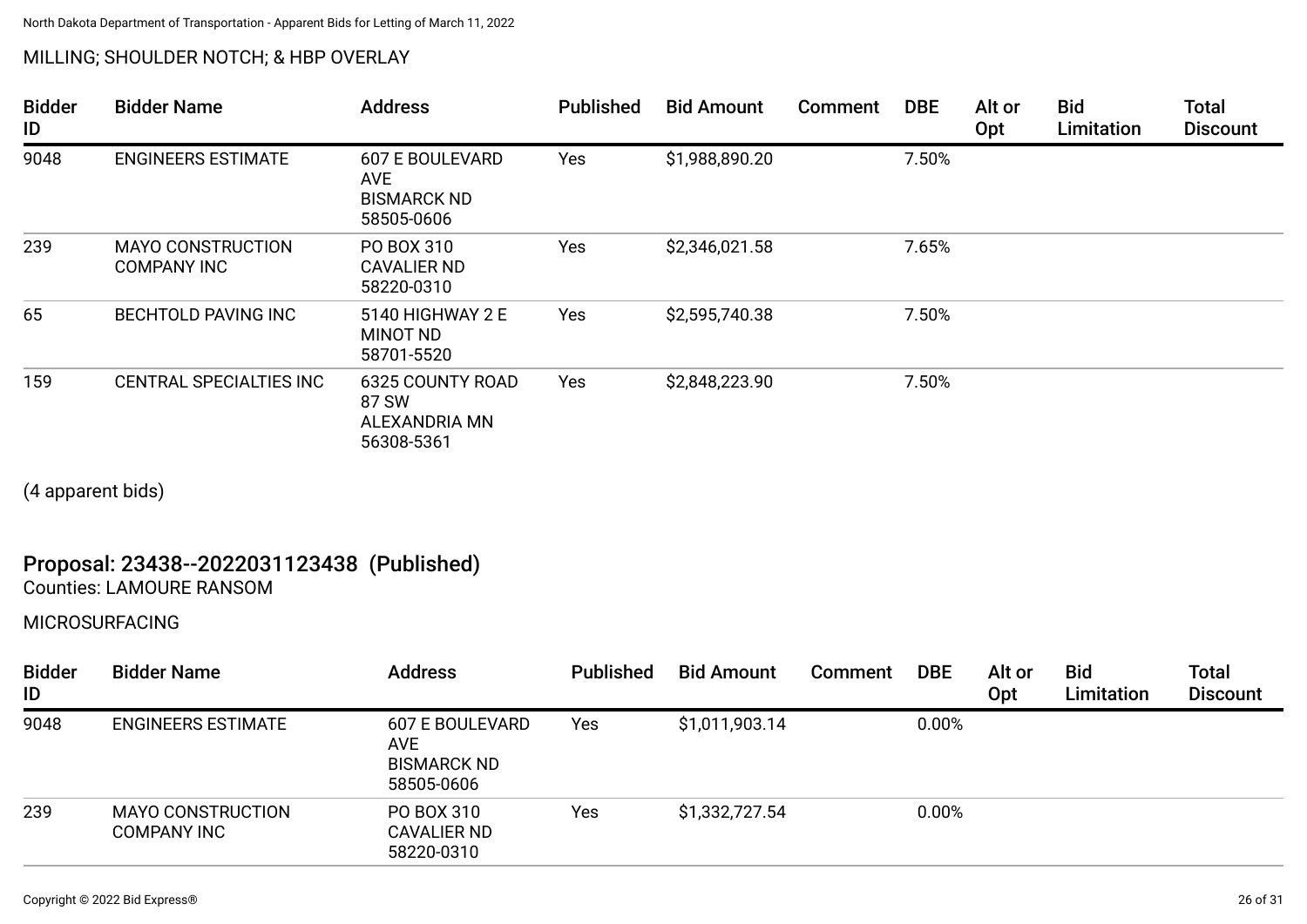| <b>Bidder</b><br>ID | <b>Bidder Name</b>                          | <b>Address</b>                                     | <b>Published</b> | <b>Bid Amount</b> | Comment | <b>DBE</b> | Alt or<br>Opt | <b>Bid</b><br>Limitation | Total<br><b>Discount</b> |
|---------------------|---------------------------------------------|----------------------------------------------------|------------------|-------------------|---------|------------|---------------|--------------------------|--------------------------|
| 190                 | ASPHALT SURFACE<br>TECHNOLOGIES CORPORATION | PO BOX 1025<br><b>SAINT CLOUD MN</b><br>56302-1025 | Yes              | \$1,347,604.45    |         | 2.42%      |               |                          |                          |

(3 apparent bids)

#### Proposal: 23439--2022031123439 (Published) Counties: BENSON

CHIP SEAL

| <b>Bidder</b><br>ID | <b>Bidder Name</b>                                 | <b>Address</b>                                                           | <b>Published</b> | <b>Bid</b><br>Amount | <b>Comment</b> | <b>DBE</b> | Alt or<br>Opt | <b>Bid</b><br>Limitation | <b>Total</b><br><b>Discount</b> |
|---------------------|----------------------------------------------------|--------------------------------------------------------------------------|------------------|----------------------|----------------|------------|---------------|--------------------------|---------------------------------|
| 9048                | <b>ENGINEERS ESTIMATE</b>                          | <b>607 E BOULEVARD</b><br><b>AVE</b><br><b>BISMARCK ND</b><br>58505-0606 | Yes              | \$230,966.18         |                | 0.00%      |               |                          |                                 |
| 163                 | <b>MORRIS SEALCOAT &amp; TRUCKING</b><br>INC       | 46253 208TH ST<br><b>MORRIS MN</b><br>56267-4677                         | Yes              | \$336,325.75         |                | 0.00%      |               |                          |                                 |
| 190                 | <b>ASPHALT SURFACE</b><br>TECHNOLOGIES CORPORATION | PO BOX 1025<br>SAINT CLOUD MN<br>56302-1025                              | Yes              | \$339,352.89         |                | 0.00%      |               |                          |                                 |

(3 apparent bids)

Proposal: 23440--2022031123440 (Published) Counties: PIERCE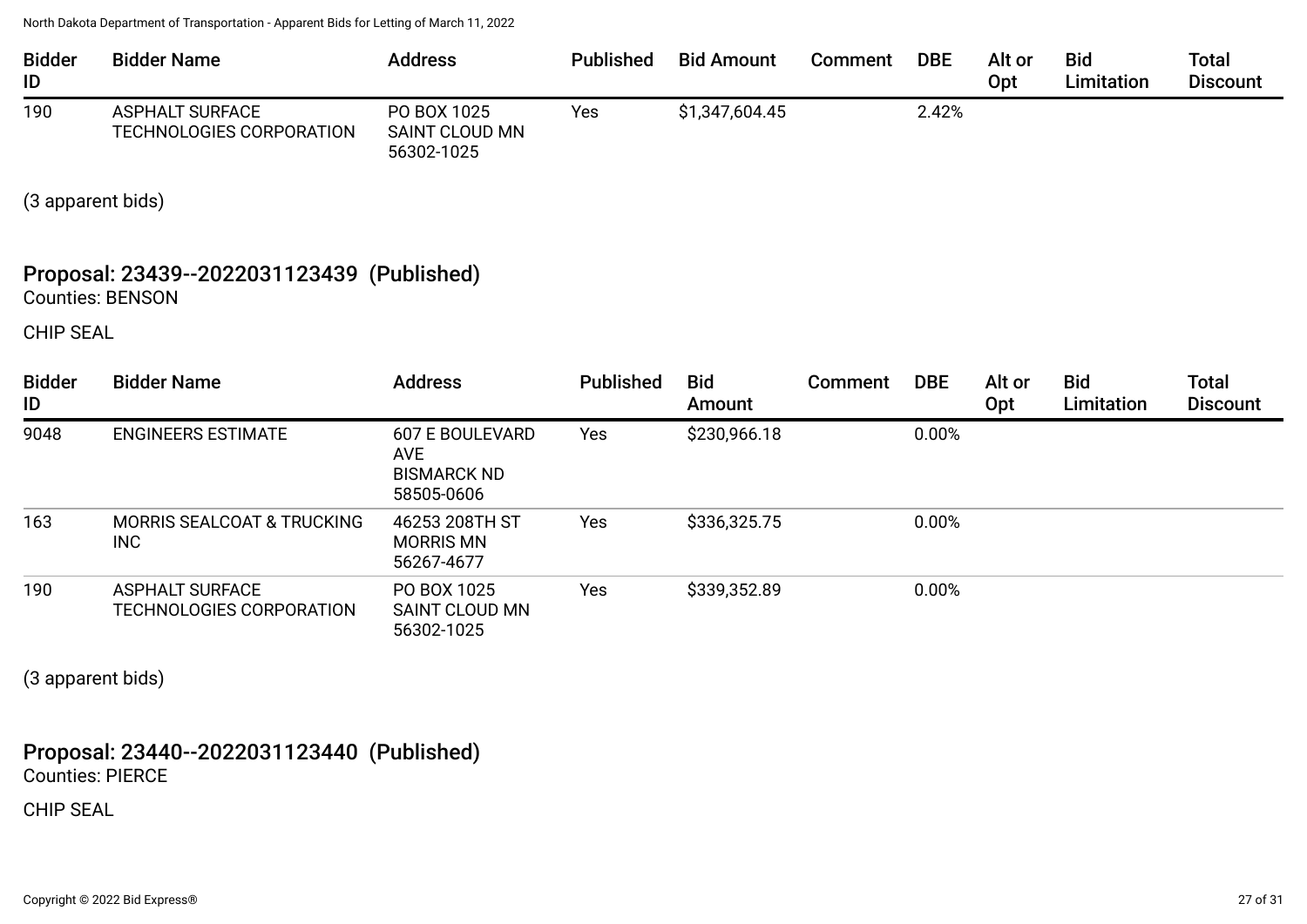| <b>Bidder</b><br>ID | <b>Bidder Name</b>                                  | <b>Address</b>                                                    | <b>Published</b> | <b>Bid</b><br>Amount | <b>Comment</b> | <b>DBE</b> | Alt or<br><b>Opt</b> | <b>Bid</b><br>Limitation | <b>Total</b><br><b>Discount</b> |
|---------------------|-----------------------------------------------------|-------------------------------------------------------------------|------------------|----------------------|----------------|------------|----------------------|--------------------------|---------------------------------|
| 9048                | <b>ENGINEERS ESTIMATE</b>                           | <b>607 E BOULEVARD</b><br>AVE<br><b>BISMARCK ND</b><br>58505-0606 | Yes              | \$645,462.30         |                | 0.00%      |                      |                          |                                 |
| 190                 | <b>ASPHALT SURFACE</b><br>TECHNOLOGIES CORPORATION  | PO BOX 1025<br>SAINT CLOUD MN<br>56302-1025                       | Yes              | \$917,752.22         |                | 0.00%      |                      |                          |                                 |
| 163                 | <b>MORRIS SEALCOAT &amp; TRUCKING</b><br><b>INC</b> | 46253 208TH ST<br><b>MORRIS MN</b><br>56267-4677                  | Yes              | \$949,646.63         |                | 0.00%      |                      |                          |                                 |

(3 apparent bids)

## Proposal: 23443--2022031123443 (Published) Counties: PEMBINA

| <b>Bidder</b><br>ID | <b>Bidder Name</b>                                 | <b>Address</b>                                                    | <b>Published</b> | <b>Bid</b><br>Amount | Comment | <b>DBE</b> | Alt or<br>Opt | <b>Bid</b><br>Limitation | <b>Total</b><br><b>Discount</b> |
|---------------------|----------------------------------------------------|-------------------------------------------------------------------|------------------|----------------------|---------|------------|---------------|--------------------------|---------------------------------|
| 9048                | <b>ENGINEERS ESTIMATE</b>                          | <b>607 E BOULEVARD</b><br>AVE<br><b>BISMARCK ND</b><br>58505-0606 | Yes              | \$298,191.20         |         | 0.00%      |               |                          |                                 |
| 190                 | <b>ASPHALT SURFACE</b><br>TECHNOLOGIES CORPORATION | PO BOX 1025<br><b>SAINT CLOUD MN</b><br>56302-1025                | Yes              | \$488,839.68         |         | 0.00%      |               |                          |                                 |
| 163                 | <b>MORRIS SEALCOAT &amp; TRUCKING</b><br>INC       | 46253 208TH ST<br><b>MORRIS MN</b><br>56267-4677                  | Yes              | \$521,362.04         |         | 0.00%      |               |                          |                                 |
| 66                  | <b>BITUMINOUS PAVING INC</b>                       | PO BOX 6<br><b>ORTONVILLE MN</b><br>56278-0006                    | Yes              | \$529,548.94         |         | 0.00%      |               |                          |                                 |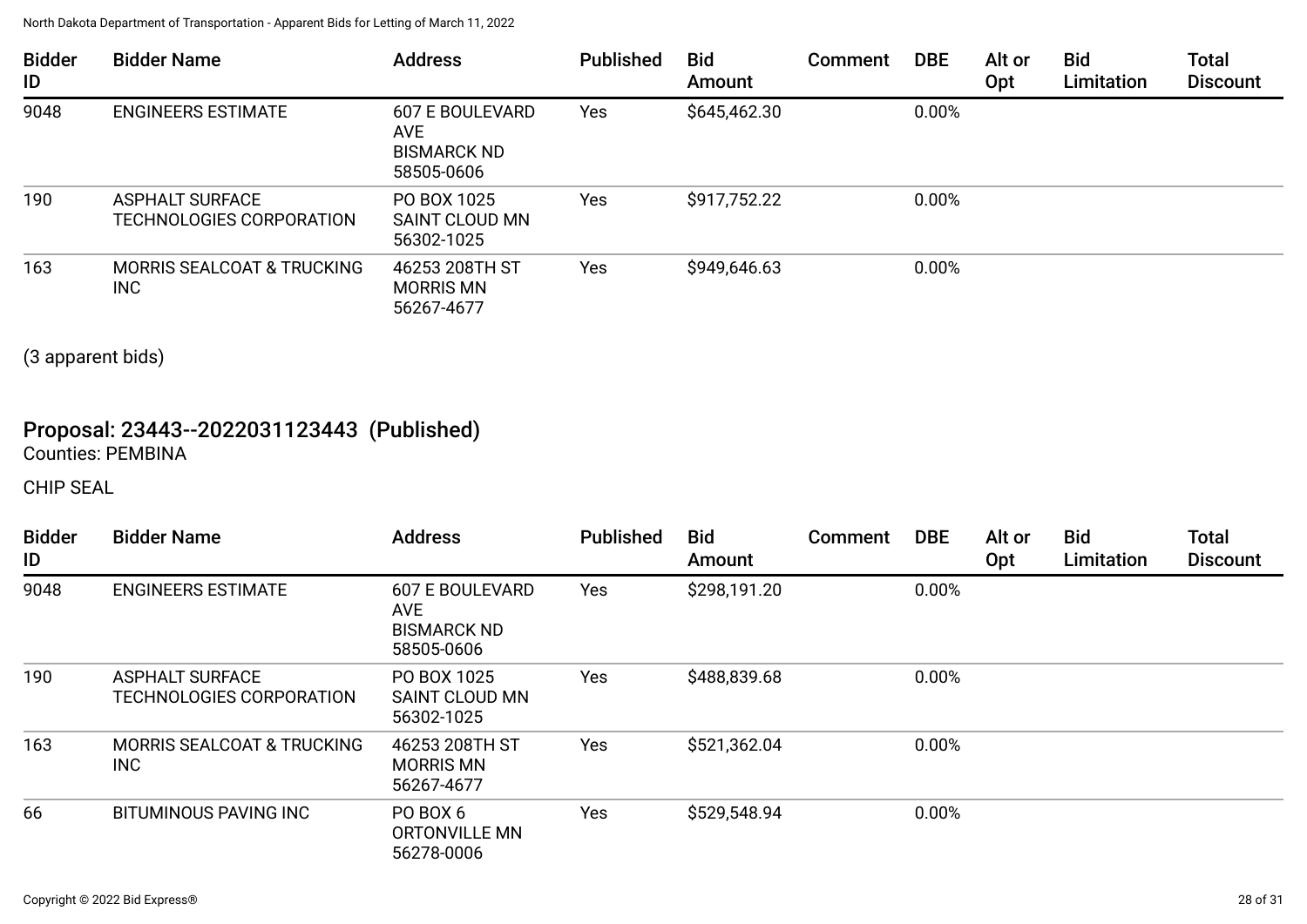(4 apparent bids)

### Proposal: 23445--2022031123445 (Published) Counties: GRAND FORKS NELSON WALSH

SEAL COAT

| <b>Bidder</b><br>ID | <b>Bidder Name</b>                                 | <b>Address</b>                                                    | <b>Published</b> | <b>Bid Amount</b> | <b>Comment</b> | <b>DBE</b> | Alt or<br>Opt | <b>Bid</b><br>Limitation | <b>Total</b><br><b>Discount</b> |
|---------------------|----------------------------------------------------|-------------------------------------------------------------------|------------------|-------------------|----------------|------------|---------------|--------------------------|---------------------------------|
| 9048                | <b>ENGINEERS ESTIMATE</b>                          | 607 E BOULEVARD<br><b>AVE</b><br><b>BISMARCK ND</b><br>58505-0606 | Yes              | \$922,834.82      |                | 0.00%      |               |                          |                                 |
| 190                 | <b>ASPHALT SURFACE</b><br>TECHNOLOGIES CORPORATION | PO BOX 1025<br>SAINT CLOUD MN<br>56302-1025                       | Yes              | \$1,412,612.25    |                | 4.36%      |               |                          |                                 |
| 163                 | <b>MORRIS SEALCOAT &amp;</b><br>TRUCKING INC       | 46253 208TH ST<br><b>MORRIS MN</b><br>56267-4677                  | Yes              | \$1,530,078.71    |                | 4.02%      |               |                          |                                 |

(3 apparent bids)

# Proposal: 23446--2022031123446 (Published)

Counties: GRIGGS

| <b>Bidder</b><br>ID | <b>Bidder Name</b>        | <b>Address</b>                                                           | <b>Published</b> | <b>Bid</b><br>Amount | <b>Comment</b> | <b>DBE</b> | Alt or<br>Opt | <b>Bid</b><br>Limitation | <b>Total</b><br><b>Discount</b> |
|---------------------|---------------------------|--------------------------------------------------------------------------|------------------|----------------------|----------------|------------|---------------|--------------------------|---------------------------------|
| 9048                | <b>ENGINEERS ESTIMATE</b> | <b>607 E BOULEVARD</b><br><b>AVE</b><br><b>BISMARCK ND</b><br>58505-0606 | Yes              | \$198,545.50         |                | 0.00%      |               |                          |                                 |
| 190                 | <b>ASPHALT SURFACE</b>    | PO BOX 1025                                                              | Yes              | \$331,140.82         |                | 0.00%      |               |                          |                                 |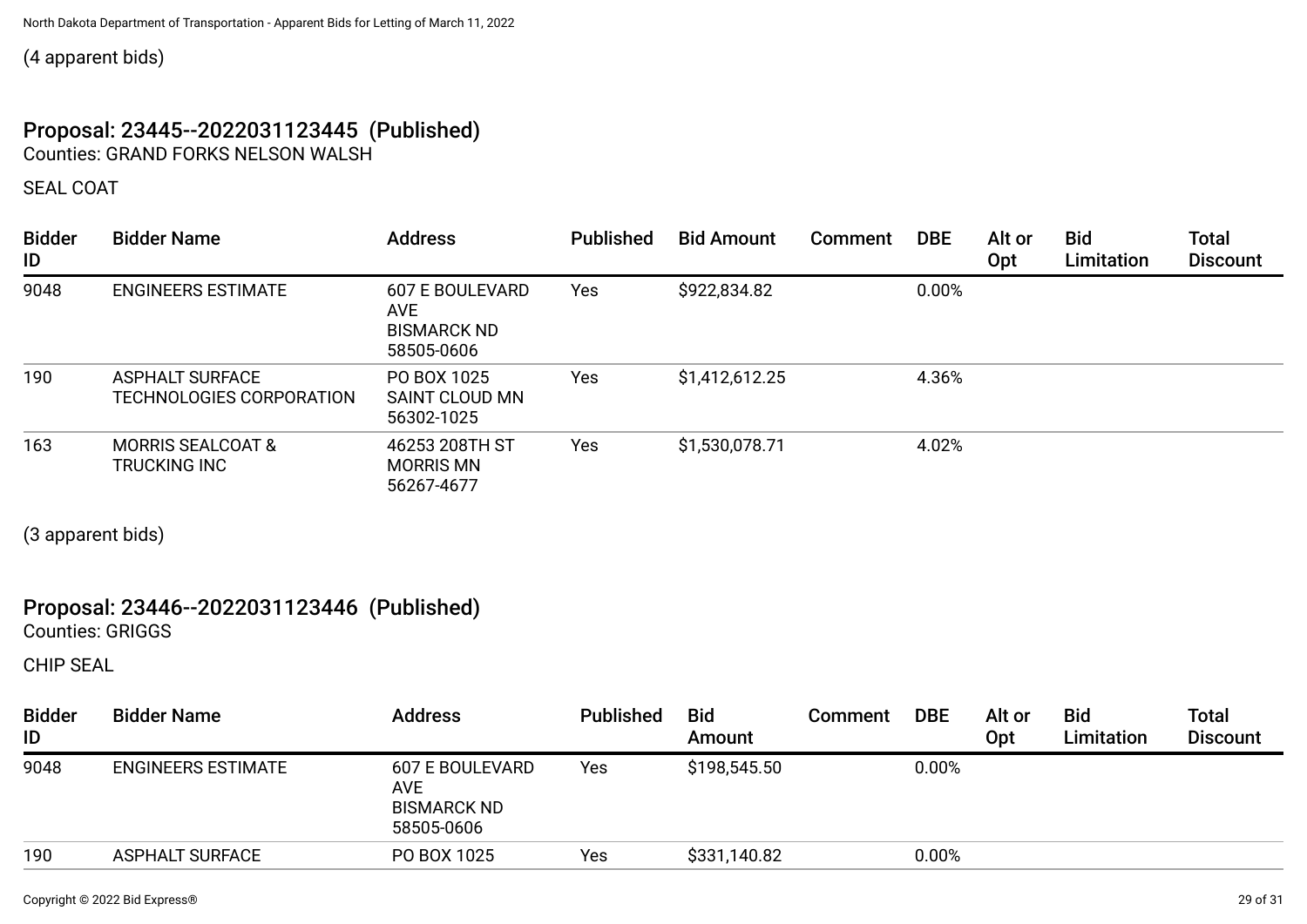| <b>Bidder</b><br>ID | <b>Bidder Name</b>                           | <b>Address</b>                                   | <b>Published</b> | <b>Bid</b><br>Amount | <b>Comment</b> | <b>DBE</b> | Alt or<br>Opt | <b>Bid</b><br>Limitation | <b>Total</b><br><b>Discount</b> |
|---------------------|----------------------------------------------|--------------------------------------------------|------------------|----------------------|----------------|------------|---------------|--------------------------|---------------------------------|
|                     | TECHNOLOGIES CORPORATION                     | <b>SAINT CLOUD MN</b><br>56302-1025              |                  |                      |                |            |               |                          |                                 |
| 66                  | BITUMINOUS PAVING INC                        | PO BOX 6<br>ORTONVILLE MN<br>56278-0006          | <b>Yes</b>       | \$336,776.58         |                | 0.00%      |               |                          |                                 |
| 163                 | <b>MORRIS SEALCOAT &amp; TRUCKING</b><br>INC | 46253 208TH ST<br><b>MORRIS MN</b><br>56267-4677 | Yes              | \$344,230.60         |                | 0.00%      |               |                          |                                 |

(4 apparent bids)

## Proposal: 23451--2022031123451 (Published) Counties: RICHLAND SARGENT

| <b>Bidder</b><br>ID | <b>Bidder Name</b>                                 | <b>Address</b>                                                           | <b>Published</b> | <b>Bid Amount</b> | <b>Comment</b> | <b>DBE</b> | Alt or<br>Opt | <b>Bid</b><br>Limitation | <b>Total</b><br><b>Discount</b> |
|---------------------|----------------------------------------------------|--------------------------------------------------------------------------|------------------|-------------------|----------------|------------|---------------|--------------------------|---------------------------------|
| 9048                | <b>ENGINEERS ESTIMATE</b>                          | <b>607 E BOULEVARD</b><br><b>AVE</b><br><b>BISMARCK ND</b><br>58505-0606 | Yes              | \$717,480.66      |                | 0.00%      |               |                          |                                 |
| 163                 | <b>MORRIS SEALCOAT &amp;</b><br>TRUCKING INC       | 46253 208TH ST<br><b>MORRIS MN</b><br>56267-4677                         | Yes              | \$1,042,130.87    |                | 0.00%      |               |                          |                                 |
| 190                 | <b>ASPHALT SURFACE</b><br>TECHNOLOGIES CORPORATION | PO BOX 1025<br>SAINT CLOUD MN<br>56302-1025                              | <b>Yes</b>       | \$1,135,083.40    |                | 0.00%      |               |                          |                                 |
| 66                  | <b>BITUMINOUS PAVING INC</b>                       | PO BOX 6<br>ORTONVILLE MN<br>56278-0006                                  | Yes              | \$1,252,148.77    |                | 3.52%      |               |                          |                                 |